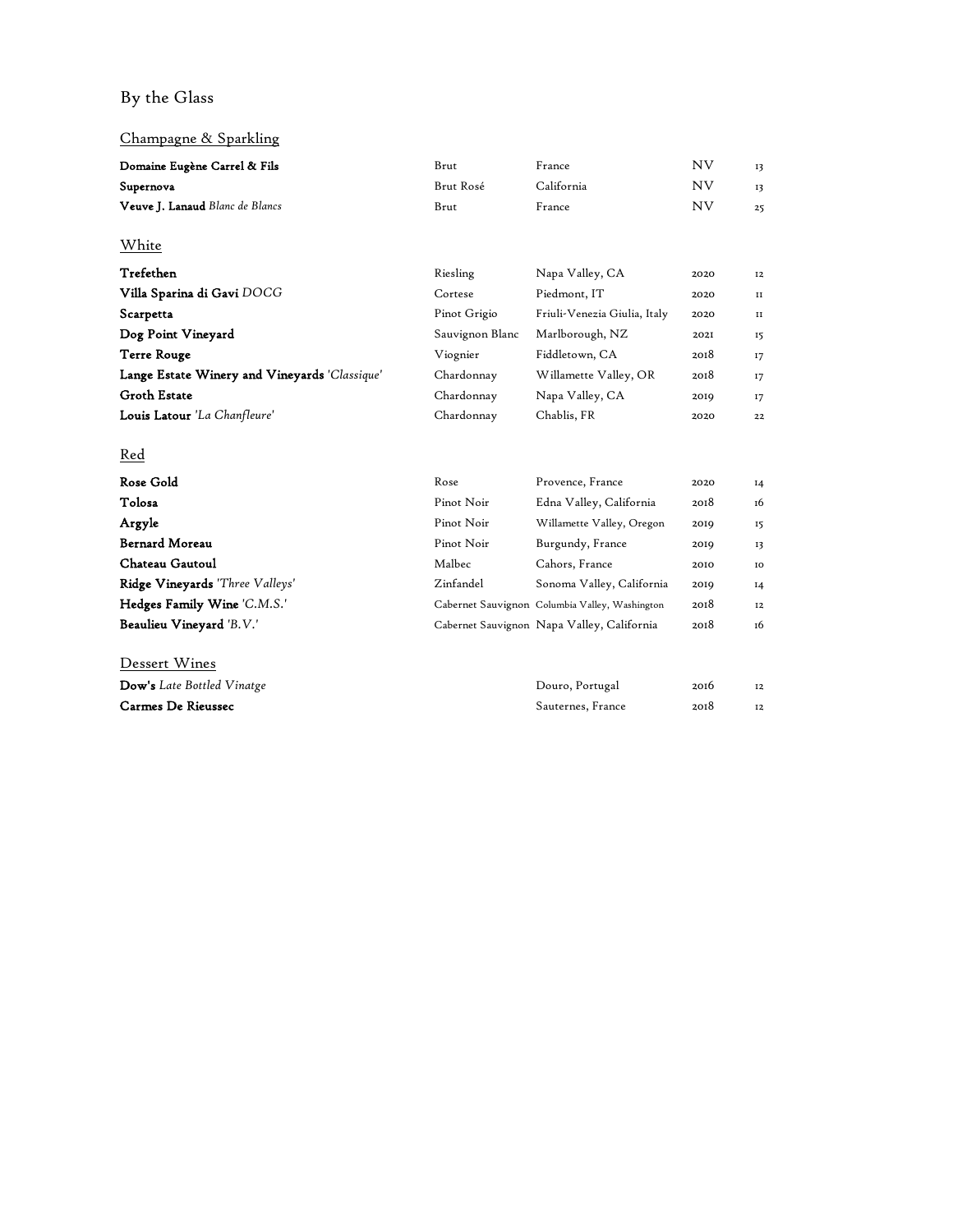## Half Bottles

# Whites

| 4013 | <b>Massolino</b> D'Asti DOCG | Moscato                            | Piedmont, IT   | 2018 | 24  |
|------|------------------------------|------------------------------------|----------------|------|-----|
| 4014 | Trimbach                     | Riesling                           | Alsace, FR     | 2016 | 24  |
|      |                              |                                    |                |      |     |
|      | Reds                         |                                    |                |      |     |
| 4003 | <b>Gemstone Estate</b>       | Red Blend                          | Yountville, CA | 2010 | 98  |
| 4012 | Mt. Brave Mt. Veeder         | Cabernet Sauvignon Napa Valley, CA |                | 2014 | 82  |
| 4004 | Ouintessa                    | Red Blend                          | Rutherford, CA | 2017 | 144 |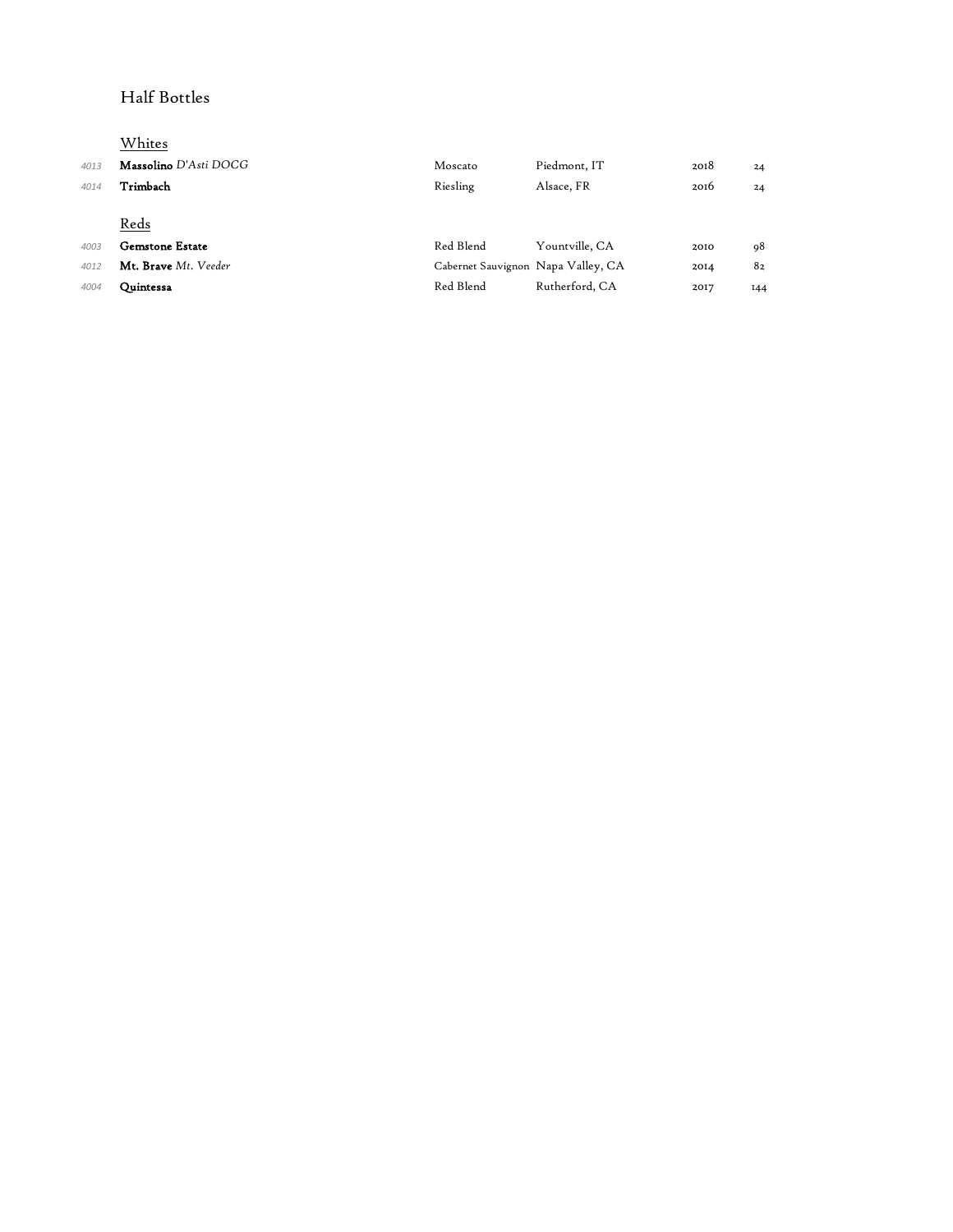# Champagne & Sparkling

### Champagne

| 112 | <b>Armand De Brignac</b> Ace of Spades                             | Brut               | Reims     | <b>NV</b> | 700 |
|-----|--------------------------------------------------------------------|--------------------|-----------|-----------|-----|
| 123 | <b>Aubry</b> Premier Cru                                           | Brut Rosé          | Reims     | 2013      | 204 |
| 113 | Barons De Rothschild Blanc De Blancs                               | Brut               | Champagne | 2010      | 138 |
| 110 | Bereche & Fils                                                     | Brut               | Champagne | NV.       | 113 |
| 139 | <b>Bereche &amp; Fils</b> Ambonnay Grand Cru Millesime             | Brut               | Champagne | 2015      | 275 |
| 109 | Bereche & Fils Rilly La Montagne                                   | Brut               | Champagne | 2016      | 187 |
| 140 | Bereche & Fils Le Cran Premier Cru                                 | Brut               | Champagne | 2013      | 178 |
| 132 | Bereche & Fils Vallee de la Marne Rive Gauche Meunier              | Extra Brut         | Champagne | 2017      | I44 |
| 135 | Billecart-Salmon Brut Reserve                                      | Brut               | Champagne | NV.       | 100 |
| 155 | Billecart-Salmon Brut Rose                                         | <b>Brut Rose</b>   | Champagne | NV.       | 143 |
| 154 | Billecart-Salmon Demi-Sec                                          | Demi-Sec           | Champagne | NV.       | 102 |
| 149 | Bollinger 'B <sub>13</sub> '                                       | Brut               | Champagne | 2013      | 248 |
| 111 | <b>Bollinger</b> La Grande Annee                                   | Brut               | Champagne | 2014      | 234 |
| 118 | Clandestin 'Les Semblables'                                        | <b>Brut Nature</b> | Champagne | NV.       | 155 |
| 160 | Goutorbe-Bouillot Clos des Monnaies                                | Brut               | Champagne | 2010      | 195 |
| 124 | Lallier Grand Cru Blanc De Blancs                                  | Brut               | Champagne | NV.       | I4I |
| 121 | Lanson Organic Green Label                                         | Brut               | Reims     | NV.       | III |
| 141 | Lilbert-Fils Blanc De Blancs Grand Cru                             | Extra Brut         | Champagne | NV.       | 128 |
| 114 | Marie-Courtin Efflorescence                                        | Extra Brut         | Champagne | 2015      | 150 |
| 122 | Mouzon Leroux & Fils La Blanche Voie Grand Cru                     | Brut               | Champagne | NV.       | 209 |
| 145 | Philippe Gonet '3210' Blanc de Blancs                              | Extra Brut         | Champagne | NV.       | 143 |
| 146 | Philippe Gonet Blanc de Blancs Grand Cru Millesime                 | Brut               | Champagne | 2011      | 165 |
| 147 | Philippe Gonet 'Roy Soleil' Blanc de Blancs Grand Cru              | Brut               | Champagne | NV.       | 147 |
| 151 | Philippe Gonet 'Signature Le Mesnil-sur-Oger' Blanc de Blancs Brut |                    | Champagne | NV.       | 77  |
| 148 | Pierre Cellier 'Prestige'                                          | Brut               | Champagne | NV.       | 92  |
| 130 | Roger Coulon Reserve Premier Cru 'L'Hommée'                        | Brut               | Champagne | NV.       | 109 |
| 136 | <b>Suenen</b> 'Les Robarts' Cramant Blanc De Blancs Grand Cru      | Extra Brut         | Champagne | 2014      | 288 |
| 137 | Suenen 'La Grande Vigne' Pinot Meunier                             | Extra Brut         | Champagne | 2014      | 194 |
| 143 | Veuve Clicquot La Grande Dame                                      | Brut               | Champagne | 2012      | 349 |
| 104 | Veuve J. Lanaud Blanc de Blancs                                    | Brut               | Champagne | NV.       | 116 |
| 105 | Veuve J Lanaud Carte Noire Blanc de Blancs                         | <b>Brut Nature</b> | Champagne | 2011      | 120 |
| 144 | Vilmart & Cie 'Coeur de Cuvee' Premier Cru                         | Brut               | Champagne | 2013      | 272 |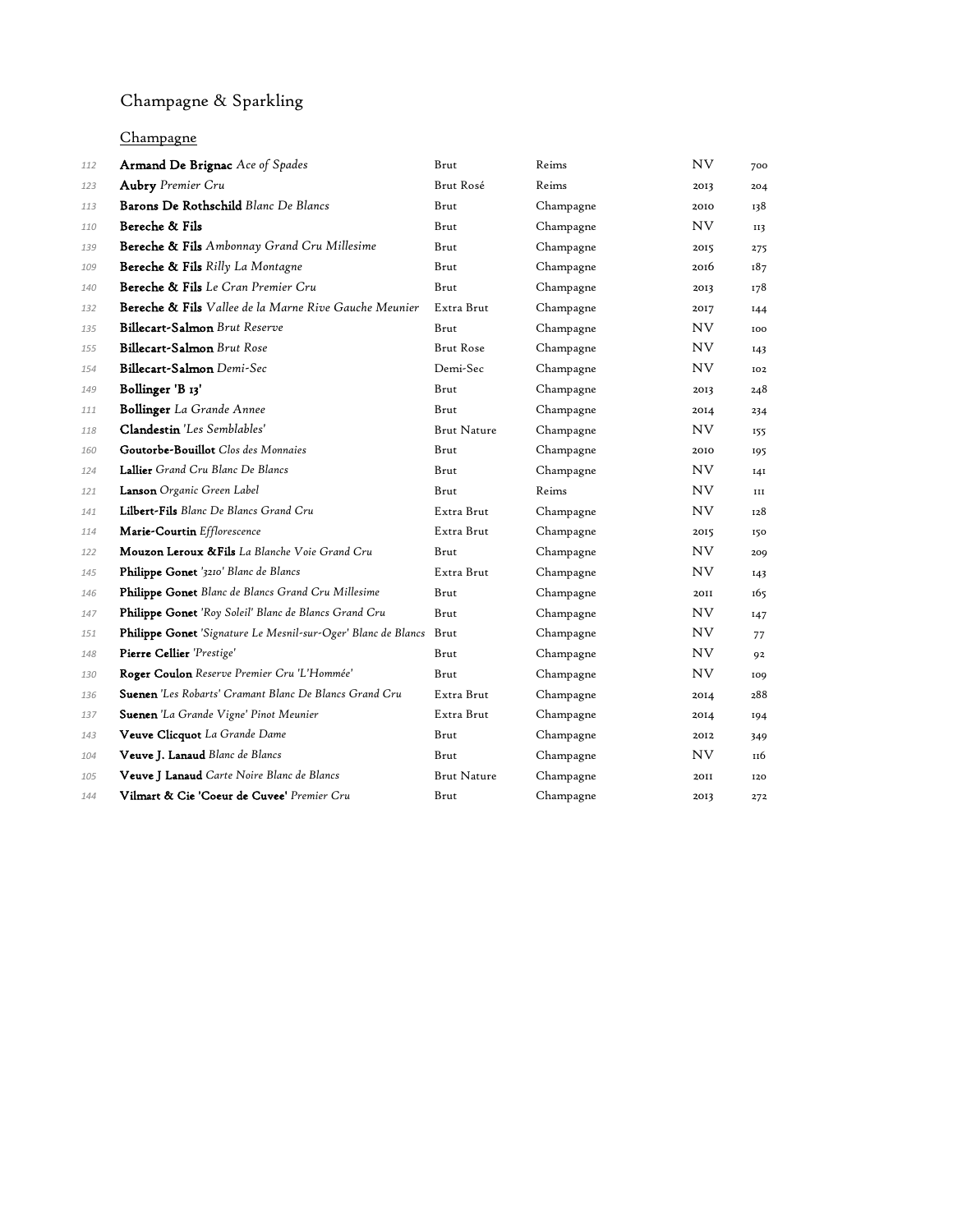## Sparkling

| 193 | <b>Broc Cellars</b> Petillant                  | <b>Brut Nature</b> | Paso Robles, CA       | 2018      | 55  |
|-----|------------------------------------------------|--------------------|-----------------------|-----------|-----|
| 197 | <b>Crocker &amp; Starr</b> Blanc De Noirs      | Brut               | Napa Valley, CA       | 2017      | 105 |
| 195 | Domaine Eugène Carrel & Fils                   | Brut               | Savoie, France        | <b>NV</b> | 47  |
| 103 | <b>Domaine Thevenet</b> Blanc de Blancs        | Brut               | Burgundy, France      | <b>NV</b> | 58  |
| 131 | <b>Gerard Bertrand</b> 'Ballerine Etoile'      | Brut Rosé          | Vin de France         | <b>NV</b> | 90  |
| 119 | <b>Gusbourne Estate</b> Brut Reserve           | Brut               | England               | 2013      | 70  |
| 185 | <b>Gut Hermannsberg</b> Blanc de Blancs        | Brut               | Nahe, Germany         | <b>NV</b> | 60  |
| 142 | Philippe Foreau Domaine du Clos Naudin Vouvray | Brut               | Loire, France         | 2014      | 72  |
| 115 | Ridgeview Bloomsbury                           | Brut               | England               | <b>NV</b> | 75  |
| 120 | Rollin Michael Soles "RMS"                     | Brut               | Willamette Valley, OR | 2015      | 75  |
| 196 | <b>Stephane Serol</b> Turbullent               | Brut Rosé          | Loire, France         | <b>NV</b> | 53  |
| 153 | Supernova                                      | Brut Rosé          | Napa Valley, CA       | <b>NV</b> | 47  |
| 191 | Zanazi                                         | Brut Rosé          | Lambrusco, IT         | 2019      | 38  |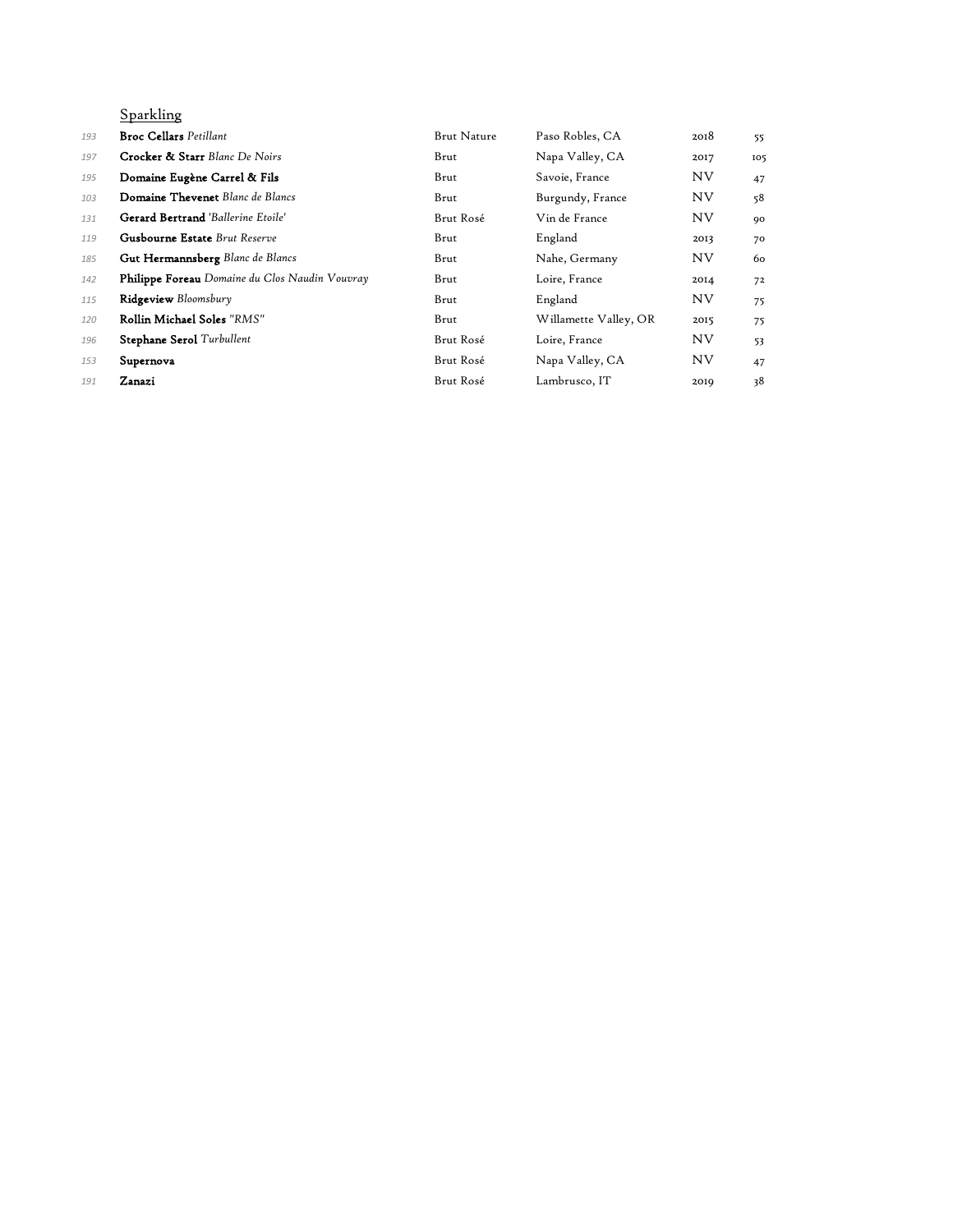#### American Whites

|     | Chardonnay                                    |                          |      |            |
|-----|-----------------------------------------------|--------------------------|------|------------|
| 223 | <b>Antica Terra</b> Aequorin                  | Dundee, OR               | 2016 | 215        |
| 222 | Antica Terra Aurata                           | Dundee, OR               | 2018 | 190        |
| 242 | <b>Aubert</b> Lauren                          | Sonoma Coast, CA         | 2020 | 214        |
| 243 | <b>Aubert</b> CIX Vineyard                    | Sonoma Coast, CA         | 2019 | 260        |
| 360 | Bevan Cellars Dry Stack Vineyard              | Sonoma County, CA        | 2018 | 83         |
| 231 | Donkey & Goat Blakeman Vineyard               | Anderson Valley, CA      | 2014 | 75         |
| 324 | DuMol 'Wester Reach'                          | Russian River Valley, CA | 2019 | 105        |
| 269 | Edge Hill Bacigalupi                          | Russian River Valley, CA | 2012 | 240        |
| 313 | <b>Groth Estate</b>                           | Napa Valley, CA          | 2019 | 65         |
| 249 | Hiyu Wine Farm & Smockshop Band Moonhill Farm | Columbia Gorge, OR       | 2016 | 125        |
| 313 | <b>Jordan</b> Russian River Valley            | Sonoma County, CA        | 2014 | 72         |
| 274 | La Jota W.S. Keyes Vineyard                   | Napa Valley, CA          | 2017 | 146        |
| 322 | Lange Estate Winery and Vineyards 'Classique' | Willamette Valley, OR    | 2018 | 70         |
| 317 | Neyers Vineyards                              | Carneros, CA             | 2017 | 59         |
| 212 | <b>OO Wines</b> 'Eola Springs'                | Eola-Amity Hills, OR     | 2017 | 182        |
| 213 | <b>OO Wines</b> 'EGW' Extra Good White        | Willamette Valley, OR    | 2017 | 151        |
| 214 | OO Wines 'VGW' Very Good White                | Willamette Valley, OR    | 2017 | 130        |
| 221 | Penner-Ash Wine Cellars                       | Willamette Valley, OR    | 2018 | 72         |
| 251 | Ridge Vineyards Montebello                    | Santa Cruz, CA           | 2013 | 130        |
| 238 | Rivers-Marie Joy Road Vineyard                | Sonoma Coast, CA         | 2019 | <b>IIO</b> |
| 319 | <b>Staglin Family Vineyard Estate</b>         | Napa Valley, CA          | 2018 | 185        |
| 246 | <b>Stony Hill Vineyard Mill Creek Reach</b>   | Napa Valley, CA          | 2013 | 83         |
| 271 | Stony Hill Vineyard                           | Napa Valley, CA          | 2010 | <b>IIO</b> |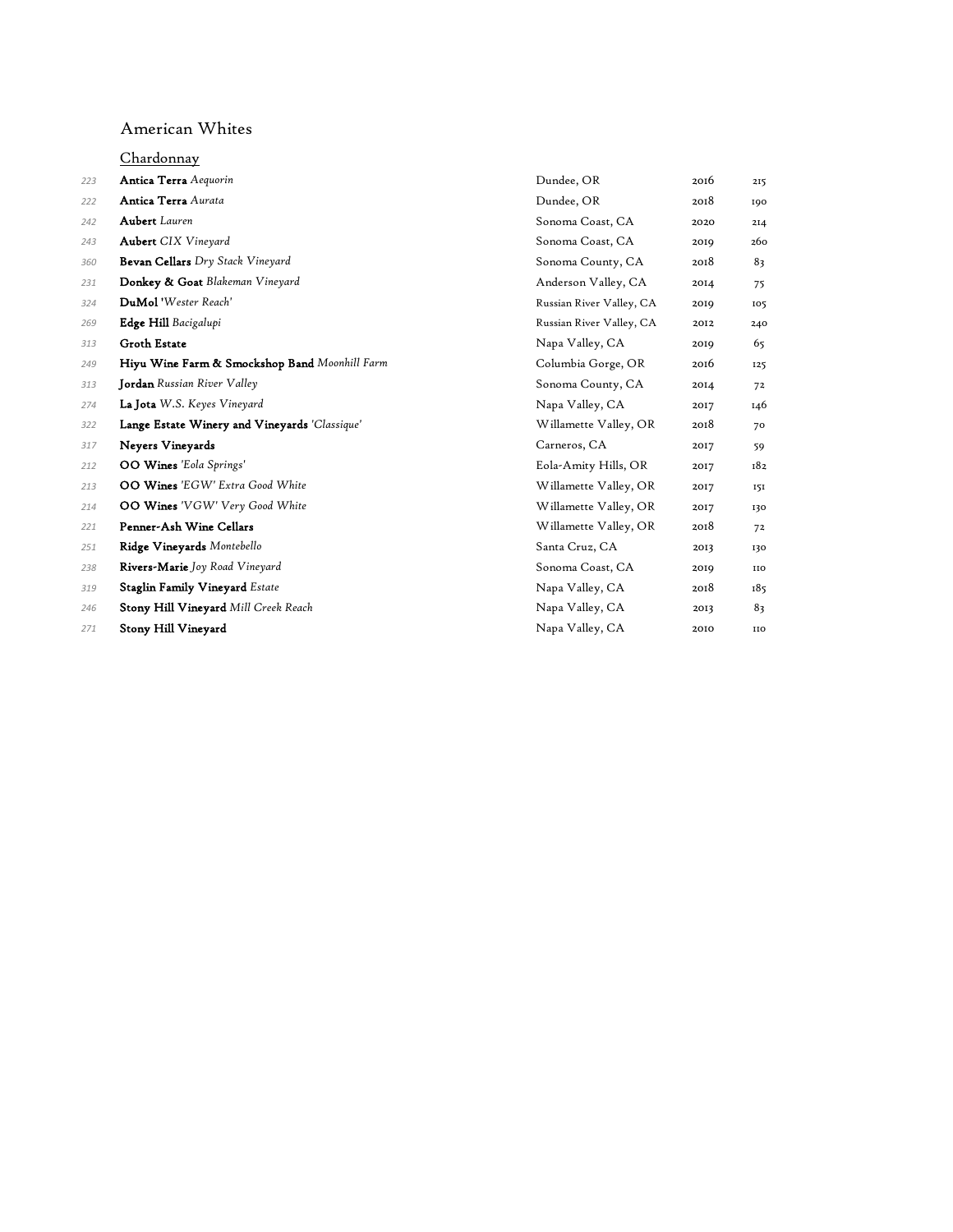## Rosé Antica Terra *Angelicall* Willamette Valley, OR 2019 220 Rose Gold Cotes de Provence, FR 2020 48 Other Whites Ashes & Diamonds *No.4* White Blend Napa Valley, CA 2018 80 Au Bon Climat *Hildegard* White Blend Santa Maria Valley, CA 2019 75 Cayuse *CaillouxVineyard* Viognier Walla Walla, WA 2015 220 Jones Family Vineyards Sauvignon Blanc Napa Valley, CA 2016 75 Melka *Mekerra* Sauvignon Blanc Knights Valley, CA 2015 240 Pride Mountain Vineyards Viognier Sonoma County, CA 2020 87 Quintessa *Illumination* Sauvignon Blanc North Coast, CA 2018 72 Rudd *Mt. Veeder* Sauvignon Blanc Napa Valley, CA 2019 150 **Shared Notes** Les Lecons des Maitres **Sauvignon Blanc/Semillion Russian River Valley, CA** 2014 108 Sine Qua Non *Aperta* White Blend Central Coast, CA 2018 326 Sine Qua Non *Deux Grenouilles* White Blend Central Coast, CA 2016 325 Sine Qua Non *Lightmotif* White Blend Central Coast, CA 2014 300 Sine Qua Non Tectumque White Blend Central Coast, CA 2017 325 <sup>424</sup> Stony Hill Vineyard **Riesling** Napa Valley, CA 2017 70 Switchback Ridge *Megah Family Vineyard* Semillon Napa Valley, CA 2020 68 Terre Rouge Viognier Fiddletown, CA 2018 62 Trefethen *Estate* Riesling Napa Valley, CA 2020 44

#### Imported Whites

Austria & Germany

| 426 | Domane Wachau Federspiel Terrassen                 | Riesling | Wachau, Austria | 2017 | 38  |
|-----|----------------------------------------------------|----------|-----------------|------|-----|
| 425 | Dr. Loosen Erdener Treppchen Trocken               | Riesling | Mosel, GR       | 2016 | 79  |
| 410 | Joh. Jos. Prum Graacher Himmelreich Kabinett       | Riesling | Mosel, GR       | 2019 | 70  |
| 504 | Schafer-Frohlich Schlossbockelheimer Felsenberg GG | Riesling | Nahe, GR        | 2015 | 135 |
| 409 | <b>Schloss Lieser</b> Juffer Sonnenuhr             | Riesling | Mosel, GR       | 2014 | 80  |
| 420 | Villa Wolf Forster Pechstein                       | Riesling | Pfalz, GR       | 2016 | 58  |
| 416 | <b>Veyder-Malberg</b> Wachauer 2B                  | Riesling | Wachau, GR      | 2016 | 132 |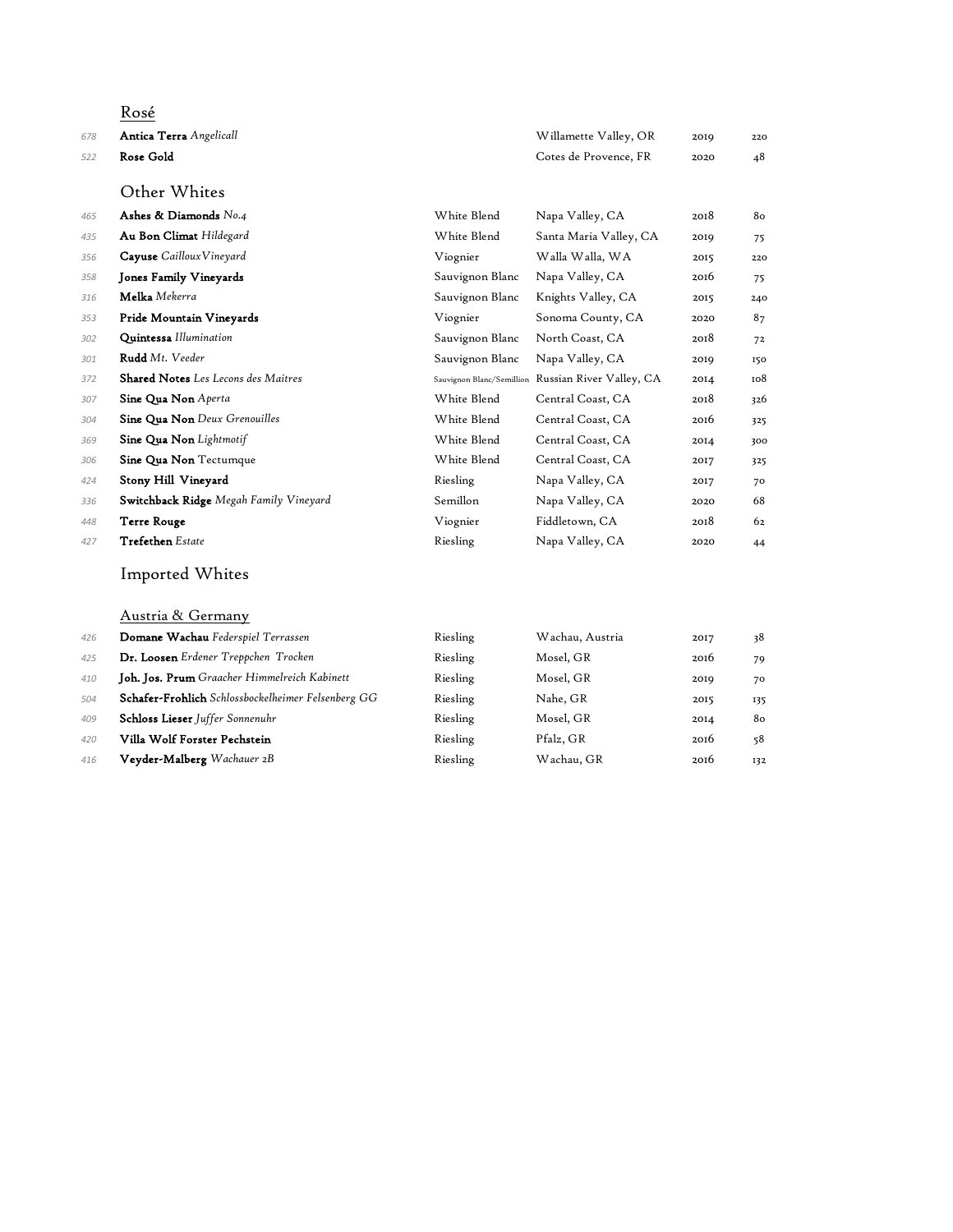France: Burgundy Albert Bichot *Moutonne Grand Cru Monopole* Chablis 2015 206 Benjamin Leroux *Sous Le Chateau* Saint-Romain 2019 90 Bouchard Pere & Fils *Corton-Charlemagne Grand Cru* Cote de Beaune 2017 353 Domaine 47°N3°E Guillaume Michaut *Chablis Premier Cru Beauroy* Chablis 2018 70 **Domaine Bruno Clair** *'En la Rue de Vergy'* Morey-Saint-Denis 2017 180 Domaine des Comtes Lafon *Clos de la Baronne* Meursault 2015 225 **Domaine de Montorge** *Ier Cru* **1989 1999 1999 1999 1999 1999 1999 1999 1999 1999 2015 1999 1999 1999 1999 1999 1999 1999 1999 1999 1999 1999 1999 1999 1999 1999 1**  Domaine Jean-Pierre Grossot *Vaucoupin Premier Cru* Chablis 2018 72 Domaine Jacques-Frederic Mugnier *Clos de la Marechale 1er Cru* Nuits-Saint-Georges 2019 270 **Domaine Michel Lafarge** 2018 146 Domaine Paul Pernot et ese Fils Puligny-Montrachet 2020 141 Domaine Remi Jobard *'Les Charmes' 1er Cru* Meursault 2018 276 Domaine Remi Jobard *'Les Genevrieres' 1er Cru* Meursault 2018 276 **Domaine Simon Bize & Fils** Savigny-Les-Beaune 2018 95 Domaine Vocoret & Fils Chablis 2019 72 Jean-Claude Ramonet *Bienvenues Batard-Montrachet Grand Cru* Chassagne-Montrachet 2016 978 Jean-Claude Ramonet *"Les Ruchottes" Premier Cru* Chassagne-Montrachet 2018 439 Jean-Claude Ramonet *Les Belles Filles* Pernand-Vergelesses 2018 137 Jean-Noel Gagnard *Clos de la Maltroye 1er Cru* Chassagne-Montrachet 2018 270 Joseph Colin *'Les Combes' 1er Cru* Saint-Aubin 2018 159 Louis Latour *La Chanfleure* Chablis 2020 70 459 Olivier Leflaive **Puligny-Montrachet** 2016 132 Patrick Clerget *Montagny 1er Cru* Montagny 2015 70 Rene et Vincent Dauvissat Chablis 2019 125 Rene et Vincent Dauvissat *Premier Cru 'La Forest'* Chablis 2019 153 Vincent Girardin *Corton-Charlemagne Grand Cru* Cote de Beaune 2017 342 France: Rhone Domaine Courbis *'Le Tram'* Marsanne-Roussanne Saint-Peray 2018 53 Domaine Paul Autard Rhone Blend Chateauneuf du Pape 2020 91 Domaine Rene Rostaing *Condrieu 'La Bonnette'* Viognier Condrieu 2020 146 Jean-Luc Colombo *'La Redonne'* Rhone Blend Rhone Valley 2015 50 M. Chapoutier de l'Oree Rhone Blend Chateauneuf du Pape 2020 91 **M. Chapoutier** de l'Oree **Marsanne Hermitage 1908** 2014 300 Paul Jaboulet Aine *le Chevalier de Sterimberg* Rhone Blend Hermitage 2014 146

#### France: Other

| 466 | Chateau Climens 'Asphodele' Grand Vin Blanc Sec           | <b>Semillion</b>                | Bordeaux          | 2018 | 87  |
|-----|-----------------------------------------------------------|---------------------------------|-------------------|------|-----|
| 473 | <b>Chateau de Tracy Haute Densite</b>                     | Sauvignon Blanc                 | Pouilly-Fume      | 2015 | 137 |
| 467 | Chateau Tronquoy-LaLande                                  | Bordeaux Blanc                  | St. Estephe       | 2015 | II2 |
| 464 | Château Rieussec R de Rieussec                            | Bordeaux Blanc                  | Bordeaux          | 2019 | 74  |
| 510 | Domaine Des 3 Versants 'La Fevrie' Sevre Et Maine Sur Lie | Muscadet                        | Loire, FR         | 2020 | 25  |
| 334 | Domaine Firmin Dezat                                      | Sancerre                        | Loire Valley      | 202I | 60  |
| 507 | <b>Michel Chevré</b> Clos de l'Ecotard 'Les Pentes'       | Chenin Blanc                    | Loire Valley      | 2017 | 146 |
| 505 | ${\bf Vivariate}$ re ' $MSM'$                             | Melon de Bourgogne Loire Valley |                   | 2020 | 72  |
| 555 | Vivanterre Orange Contact 'SGS'                           | White Blend                     | Vin de France, FR | 2020 | 72  |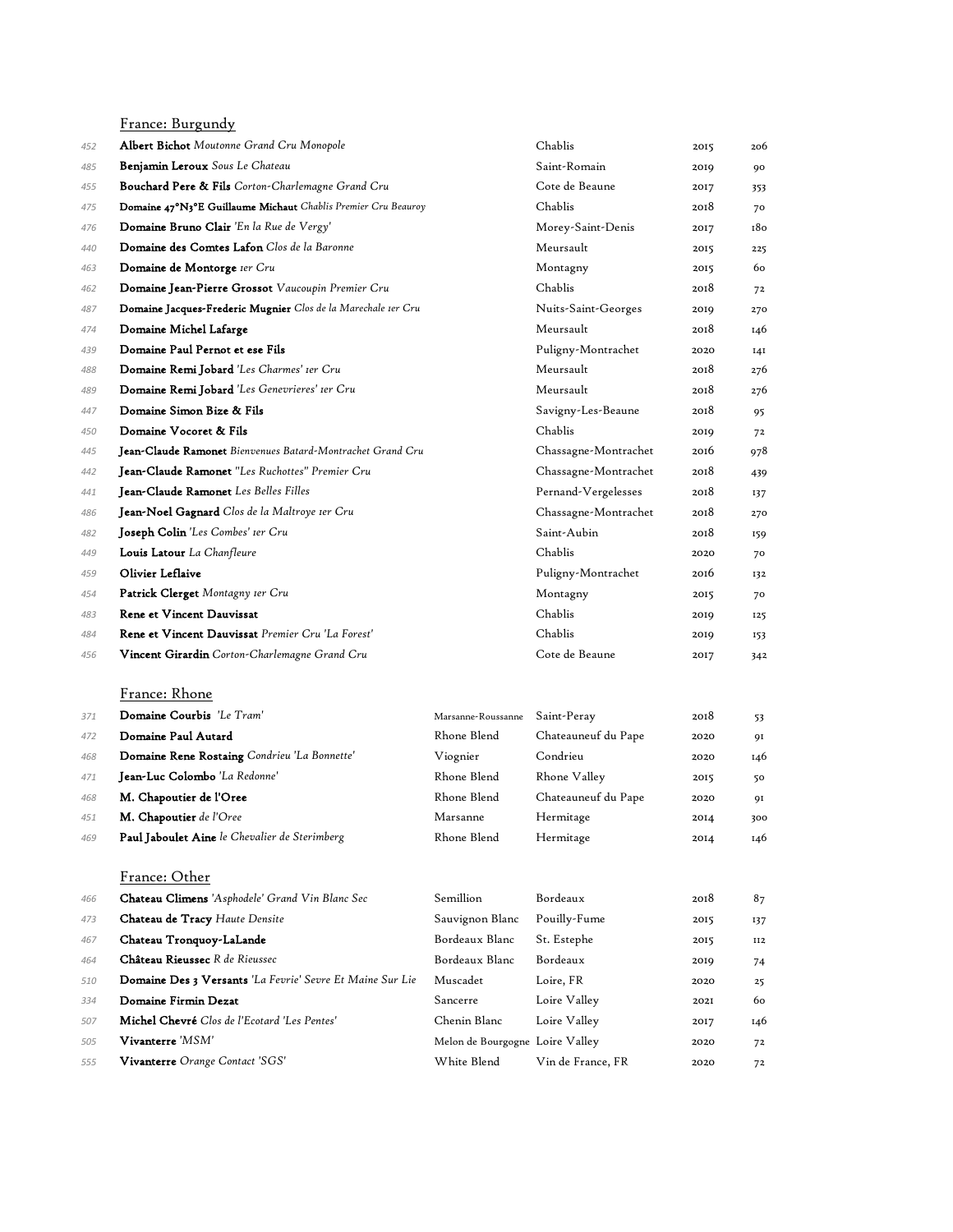Fun Whites from Around the World

| 512  | Azienda Agricola Gravner                        | Ribola Giala                   | Venezia Guilia, IT           | 2005      | 130 |
|------|-------------------------------------------------|--------------------------------|------------------------------|-----------|-----|
| 541  | Bodegas y Vinedos Gomez Cruzado Montes Obarenes | Rioja White Blend Rioja, Spain |                              | 2013      | 118 |
| 273  | By Farr                                         | Chardonnay                     | Geelong, Australia           | 2019      | 143 |
| 533  | Catena Alta Historic Rows                       | Chardonnay                     | Mendoza, Argentina           | 2016      | 56  |
| 300  | Dog Point Vineyard                              | Sauvignon Blanc                | Marlborough, NZ              | 2021      | 55  |
| 436  | Galerie Terracea                                | Riesling                       | Napa Valley, CA              | 2018      | 65  |
| 540  | Godelia                                         | Godello                        | Bierzo, Spain                | 20II      | IIO |
| 559  | Il Borro 'Lamelle'                              | Chardonnay                     | Tuscany, IT                  | 2020      | 55  |
| 542  | J. Garcia Carrion Pata Negra                    | Verdejo                        | Rueda, Spain                 | 2017      | 28  |
| 556  | Klinec Medana Orange Wine                       | Gardelin                       | Medana, Slovenia             | 2012      | 68  |
| 557  | Klinec Medana Orange Wine                       | Malvazija                      | Medana, Slovenia             | 2012      | 68  |
| 558  | La Spinetta Colli Tortonesi                     | Timorasso                      | Piedmont, IT                 | 2019      | 68  |
| 230  | Leeuwin Estate Art Series                       | Chardonnay                     | Margaret River, Australia    | 2009      | 140 |
| 502  | Paolo Bea 'Santa Chiara Bianco' Umbria IGT      | White Blend                    | Umbria, IT                   | 2017      | II3 |
| 503  | Paolo Bea 'Lapideus' Bianco Umbria IGT          | Trebbiano                      | Umbria, IT                   | 2018      | 140 |
| 437  | Penfolds Bin 51                                 | Riesling                       | Eden Valley, Australia       | 2017      | 82  |
| 229  | Pyramid Valley Vineyards 'Field of Fire'        | Chardonnay                     | Canterbury, New Zealand      | 2016      | 178 |
| 430  | Scarpetta                                       | Pinot Grigio                   | Friuli-Venezia Giulia, Italy | 2020      | 42  |
| 508  | Tenuta di Nozzole Le Bruniche                   | Chardonnay                     | Tuscany, IT                  | 2014      | 25  |
| 509  | Tenuta Delle Terre Nere Etna Bianco             | White Blend                    | Etna, Sicily                 | 2019      | 74  |
| 527  | Terlan Nova Domus Riserva                       | White Blend                    | Alto Adige, IT               | 2007      | 150 |
| 528  | Terlan Nova Domus Riserva                       | White Blend                    | Alto Adige, IT               | 2006      | 150 |
| 543  | Tierra Agricola Labastida Fernendez Gomez       | Garnacha Blanca                | Rioja, Spain                 | 2012      | 35  |
| 458  | The Vinden Headcase Somerset Vineyard           | Semillion                      | Hunter Valley, Australia     | 202I      | 70  |
| 526  | Villa Erbice Soave Superiore Panvinio           | Garganega                      | Veneto, IT                   | 2018      | 48  |
| 529  | Villa Sparina di Gavi DOCG                      | Cortese                        | Piedmont, IT                 | 2020      | 42  |
|      | <u>Sake</u>                                     |                                |                              |           |     |
| 6003 | Rai                                             | Junmai                         | Nishinomiya, Japan           | <b>NV</b> | 39  |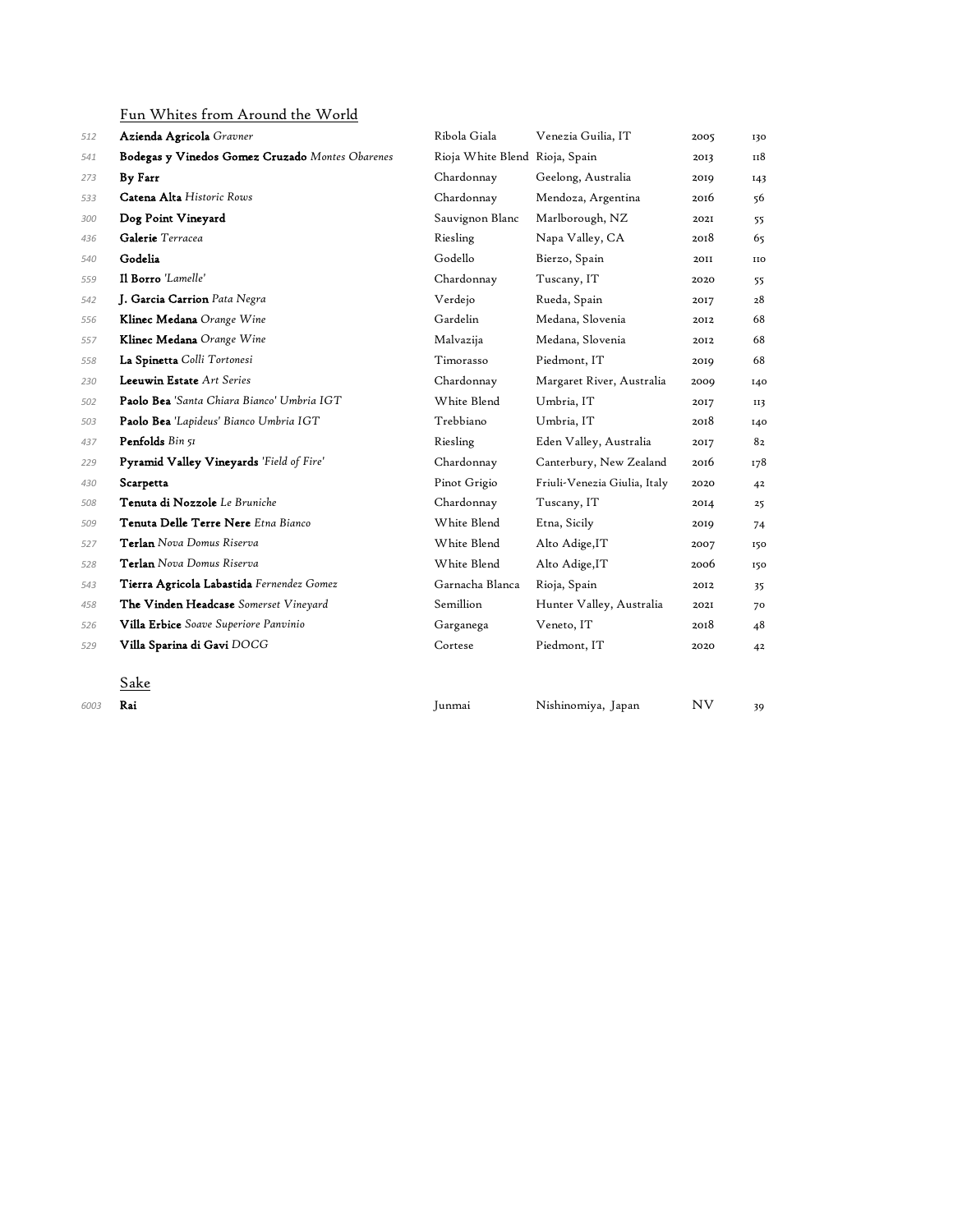|     | Pinot Noir                               |                           |      |            |
|-----|------------------------------------------|---------------------------|------|------------|
| 611 | <b>Antica Terra</b> Antikythera          | Willamette Valley, OR     | 2017 | 235        |
| 615 | <b>Antica Terra</b> Antikythera          | Willamette Valley, OR     | 2018 | 235        |
| 614 | Antica Terra Botanica                    | Willamette Valley, OR     | 2017 | 190        |
| 609 | Antica Terra Botanica                    | Willamette Valley, OR     | 2018 | 190        |
| 604 | Antica Terra Botanica                    | Willamette Valley, OR     | 2019 | 22I        |
| 612 | <b>Antica Terra</b> Ceras                | Willamette Valley, OR     | 2018 | 190        |
| 605 | <b>Antica Terra</b> Ceras                | Willamette Valley, OR     | 2019 | 22I        |
| 648 | Argyle                                   | Willamette Valley, OR     | 2019 | 55         |
| 643 | <b>Argyle</b> Nut House                  | Eloa Amity, OR            | 2019 | 105        |
| 659 | <b>Aubert</b> UV Vineyard                | Sonoma Coast, CA          | 2017 | 165        |
| 661 | <b>Aubert</b> UV Vineyard                | Sonoma Coast, CA          | 2018 | 165        |
| 664 | <b>Aubert</b> UV Vineyard                | Sonoma Coast, CA          | 2019 | 165        |
| 663 | <b>Aubert</b> UV-SL Vineyard             | Sonoma Coast, CA          | 2019 | 165        |
| 646 | Beaux Frères The Beaux Frères Vineyard   | Ribbon Ridge, OR          | 2019 | 160        |
| 638 | <b>Belle Pente</b> Belle Pente Vineyards | Yamhill-Carlton, OR       | 2016 | 99         |
| 636 | Big Table Farm                           | Willamette Valley, OR     | 2020 | 95         |
| 608 | Domaine Serene Evenstad Reserve          | Willamette Valley, OR     | 2018 | 143        |
| 644 | DuMol 'Wester Reach'                     | Russian River Valley, CA  | 2019 | 135        |
| 665 | Peay Savoy Vineyard                      | Anderson Valley, CA       | 2018 | <b>IIO</b> |
| 640 | Pisoni Estate Vineyards                  | Santa Lucia Highlands, CA | 2016 | 190        |
| 679 | Raen Royal St. Robert                    | Sonoma, CA                | 2019 | 120        |
| 616 | Wayfarer Vineyard Fort Ross-Seaview      | Sonoma County, CA         | 2018 | 139        |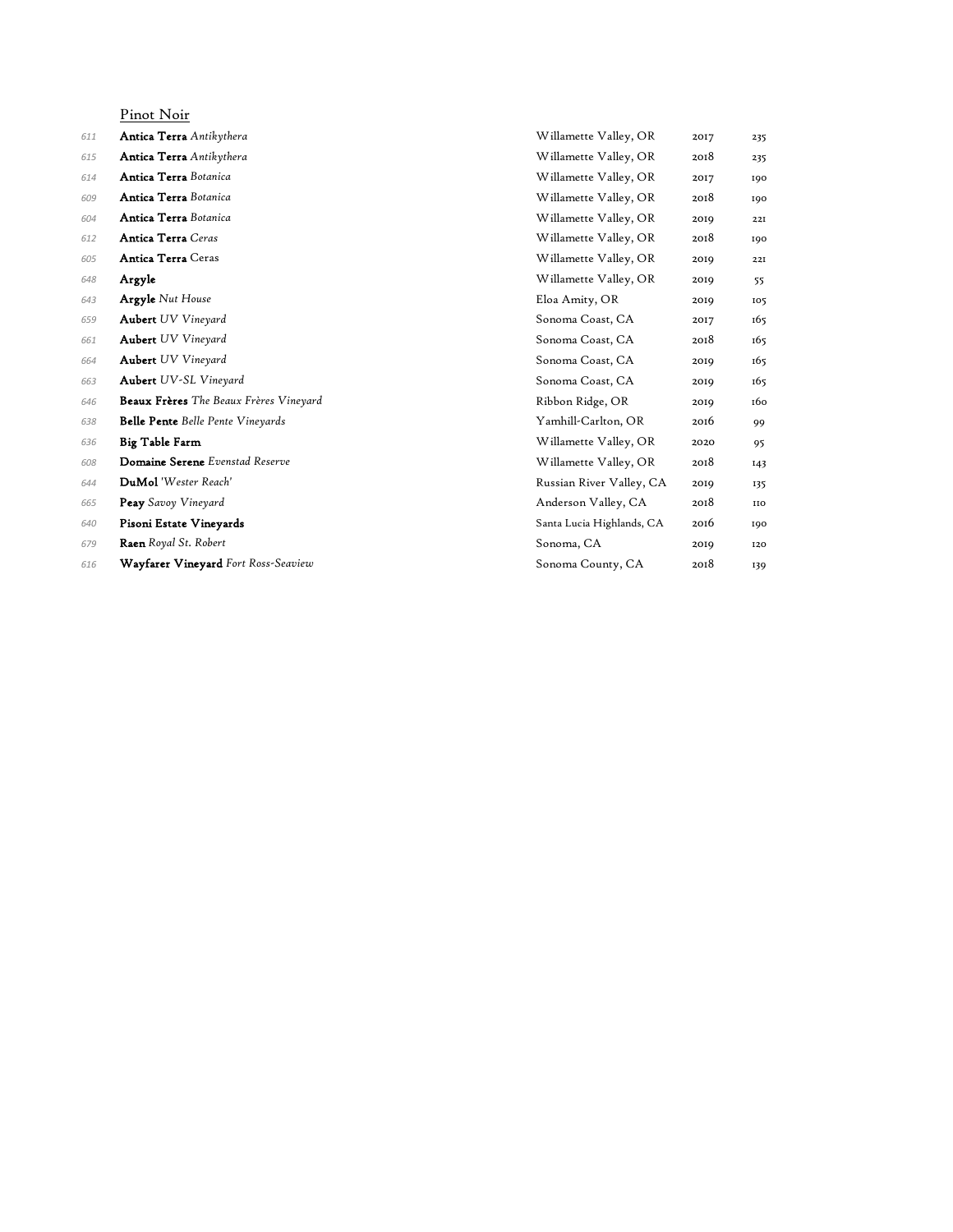## Merlot

| 833 | <b>Arietta</b> Hudson Vineyards        | Napa Valley, CA | 2014 | 126 |
|-----|----------------------------------------|-----------------|------|-----|
| 826 | Hourglass Blueline Estate              | Napa Valley, CA | 2019 | 140 |
| 831 | Keenan                                 | Napa Valley, CA | 2002 | 145 |
| 830 | Keenan                                 | Napa Valley, CA | 2007 | 135 |
| 821 | Pride Mountain Vineyards               | Napa Valley, CA | 2018 | 120 |
| 816 | Robert Foley Vineyards Howell Mountain | Napa Valley, CA | 2017 | 150 |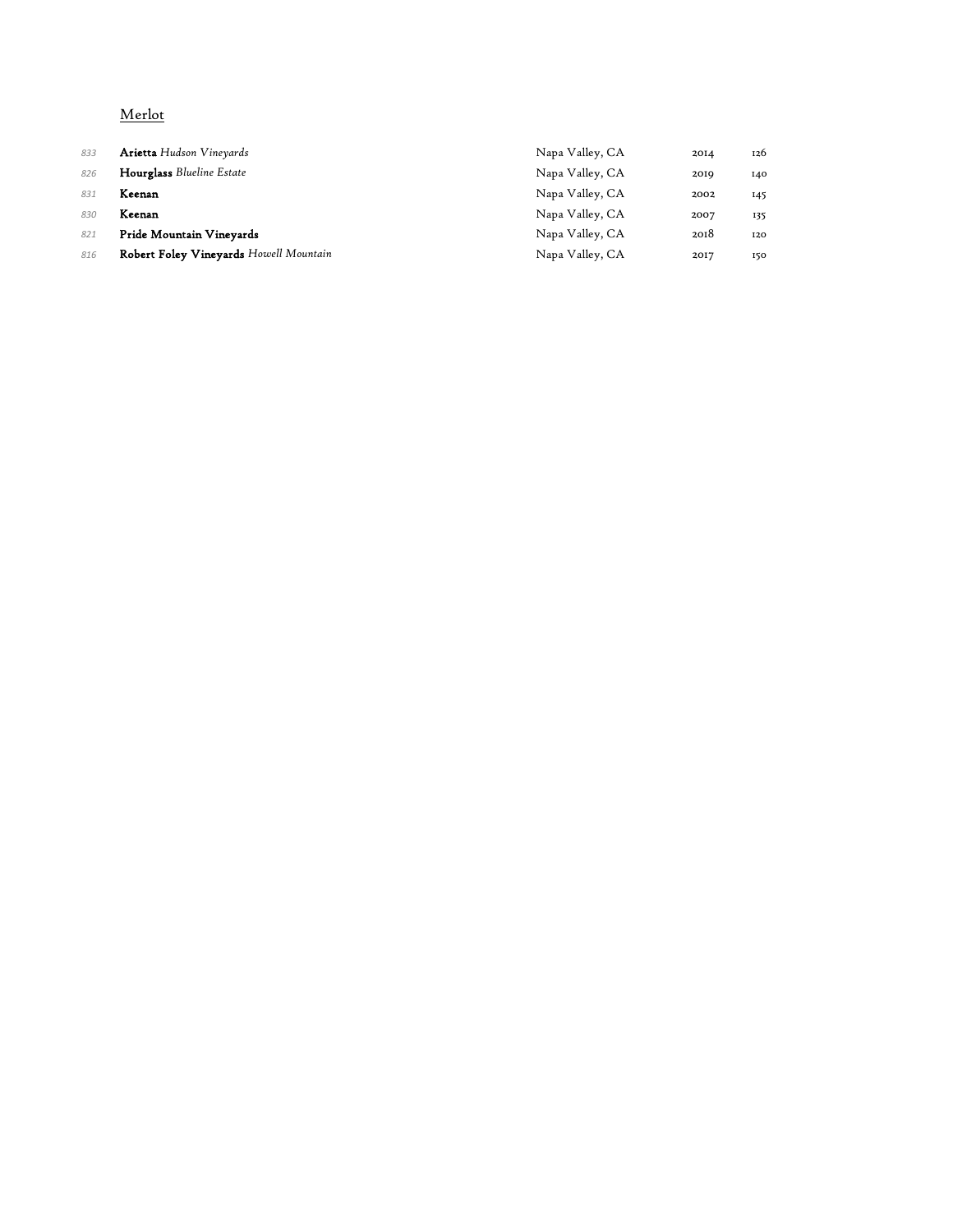| Syrah                                          |                     |      |                 |
|------------------------------------------------|---------------------|------|-----------------|
| Andremily #5                                   | Santa Barbara, CA   | 2016 | 175             |
| Andremily $#6$                                 | Santa Barbara, CA   | 2017 | 175             |
| Andremily #7                                   | Santa Barbara, CA   | 2018 | 175             |
| Andremily $#8$                                 | Santa Barbara, CA   | 2019 | 2I <sub>4</sub> |
| Arnot-Roberts Griffin's Lair                   | Sonoma Coast, CA    | 2013 | II3             |
| Betz La Serenne                                | Yakima Valley, WA   | 2014 | <b>IIO</b>      |
| Bien Nacido The XO                             | Santa Maria, CA     | 2015 | 154             |
| Cayuse Cailloux                                | Walla Walla, WA     | 2016 | 215             |
| Cayuse Cailloux Vineyard                       | Walla Walla, WA     | 2017 | 210             |
| Cayuse Horsepower The Tribe Vineyard           | Walla Walla, WA     | 2014 | 284             |
| Donnachadh Estate                              | Sta. Rita Hills, CA | 2018 | 104             |
| Epoch Estate Wines Block B Paderewski Vineyard | Paso Robles, CA     | 2011 | I43             |
| Kongsgaard                                     | Napa Valley, CA     | 2016 | 300             |
| Lillian                                        | Dundee, OR          | 2017 | 169             |
| Sine Qua Non Distenta I                        | Central Coast, CA   | 2019 | 428             |
| Sine Qua Non Next of Kyn No~II                 | Central Coast, CA   | 2017 | 550             |
| Sine Qua Non Male                              | Central Coast, CA   | 2013 | 425             |
| Sine Qua Non Piranha Waterdance                | Central Coast, CA   | 2014 | 400             |
| Sine Qua Non Ratsel                            | Central Coast, CA   | 2016 | 425             |
| Sine Qua Non Subir                             | Central Coast, CA   | 2016 | 600             |
| Sine Qua Non The Hated Hunter                  | Central Coast, CA   | 2017 | 425             |
|                                                |                     |      |                 |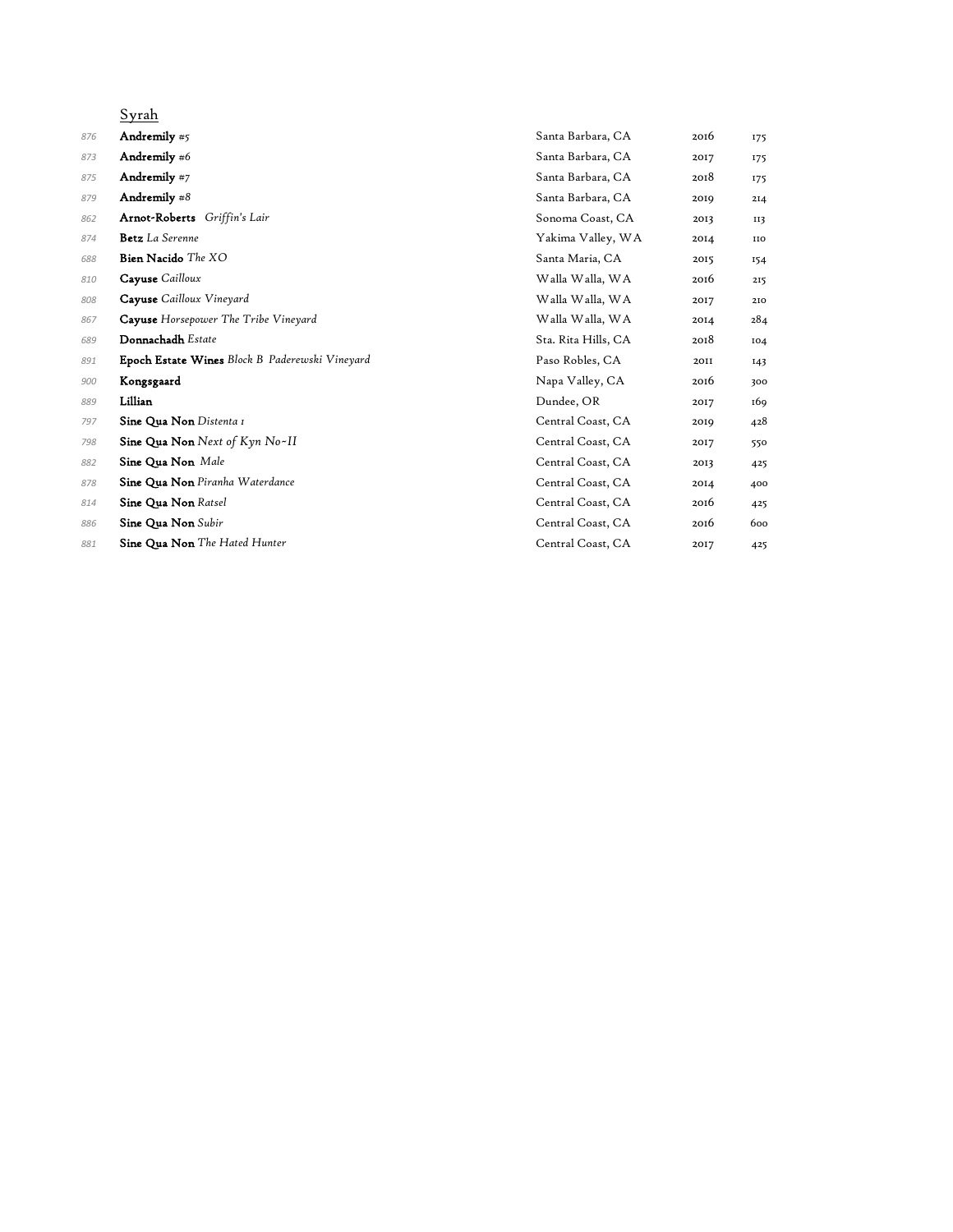|      | Cabernet Sauvignon & Red Blends           |                         |      |     |
|------|-------------------------------------------|-------------------------|------|-----|
| 909  | <b>Accendo Cellars</b>                    | Napa Valley, CA         | 2017 | 400 |
| 919  | Alpha Omega                               | Napa Valley, CA         | 2018 | 180 |
| 916  | Alpha Omega II Squared                    | Napa Valley, CA         | 2017 | 82  |
| 917  | Alpha Omega 'Proprietary Red'             | Napa Valley, CA         | 2018 | 239 |
| 1019 | Amici Missouri Hopper                     | Oakville, CA            | 2013 | 400 |
| 1124 | Amici Missouri Hopper                     | Oakville, CA            | 2015 | 350 |
| 1178 | Amuse Bouche                              | St. Helena, CA          | 2014 | 325 |
| 1205 | <b>Antica</b> Townsend Vineyard           | Napa Valley, CA         | 2013 | 193 |
| 1153 | As One Cru                                | Napa Valley, CA         | 2016 | 173 |
| 1122 | AXR                                       | Napa Valley, CA         | 2016 | 145 |
| 906  | <b>Barbour Vineyards</b>                  | Napa Valley, CA         | 2019 | 259 |
| 1157 | Beaulieu Vineyard "B.V."                  | Napa Valley, CA         | 2018 | 62  |
| 1175 | Bench Vineyards Circa 64                  | Stags Leap District, CA | 2014 | 160 |
| 1151 | Beringer Vineyards Knights Valley Reserve | Sonoma County, CA       | 2016 | 115 |
| 1149 | Beringer Vineyards Private Reserve        | Napa Valley, CA         | 2007 | 220 |
| 1123 | Beringer Vineyards 'Quantum'              | Napa Valley, CA         | 2018 | 75  |
| 1141 | Bevan Cellars Ontogeny                    | Napa Valley, CA         | 2017 | 146 |
| 1186 | <b>Bond Estate Pluribus</b>               | Oakville, CA            | 2014 | 800 |
| 1185 | <b>Bond Estate Quella</b>                 | Oakville, CA            | 2014 | 800 |
| 1181 | Buccella                                  | Napa Valley, CA         | 2018 | 388 |
| 1182 | Buccella 'Mica'                           | Napa Valley, CA         | 2019 | 220 |
| 913  | <b>Bryant Family</b>                      | St. Helena, CA          | 2014 | 700 |
| 912  | <b>Bryant Family</b>                      | St. Helena, CA          | 2015 | 700 |
| 1157 | Beaulieu Vineyard                         | Napa Valley, CA         | 2018 | 48  |
| 908  | Casa Piena Our Gang                       | Napa Valley, CA         | 2015 | 135 |
| 1188 | <b>Castiel Estate</b>                     | Howell Mountain         | 2015 | 290 |
| 934  | Chappellet Pritchard Hill                 | Pritchard Hill          | 2015 | 338 |
| 1125 | Charles Krug 'Family Reserve Generations' | Napa Valley, CA         | 2017 | 105 |
| 971  | Chateau Montelena Estate                  | Napa Valley, CA         | 2016 | 244 |
| 1158 | Clos Du Val                               | Napa Valley, CA         | 2019 | 75  |
| 1206 | Col Solare                                | Columbia Valley, WA     | 2015 | 125 |
| 970  | Corra                                     | Napa Valley, CA         | 2019 | 270 |
| 942  | Continuum                                 | Pritchard Hill          | 2018 | 446 |
| 938  | Continuum                                 | Pritchard Hill          | 2014 | 324 |
| 941  | Continuum                                 | Pritchard Hill          | 2012 | 300 |
| 944  | Corra                                     | Napa Valley, CA         | 2015 | 225 |
| 946  | Corra                                     | Napa Valley, CA         | 2017 | 230 |
| 947  | Corra                                     | Napa Valley, CA         | 2018 | 230 |
| 1067 | Diamond Creek Three Vineyard              | Oakville, CA            | 2017 | 400 |
| 960  | Dominus Estate                            | Yountville, CA          | 2012 | 314 |
| 1016 | Dominus Estate                            | Yountville, CA          | 2016 | 550 |
| 994  | Dunn                                      | Napa Valley, CA         | 2015 | 275 |
| 1217 | Force Majeure Estate Épinette             | Red Mountain, WA        | 2017 | 171 |
| 995  | <b>Futo</b> 5500                          | Stags Leap District     | 2012 | 550 |
| 999  | <b>Futo Estate</b>                        | Oakville, CA            | 2012 | 525 |
| 989  | <b>Futo Estate</b>                        | Oakville, CA            | 2011 | 475 |
| 997  | Futo OV                                   | Oakville, CA            | 2013 | 630 |
| 1159 | Gandona                                   | Napa Valley, CA         | 2013 | 349 |
| 1160 | Gandona                                   | Napa Valley, CA         | 2015 | 360 |
| 970  | Gandona Encosta                           | Napa Valley, CA         | 2010 | 120 |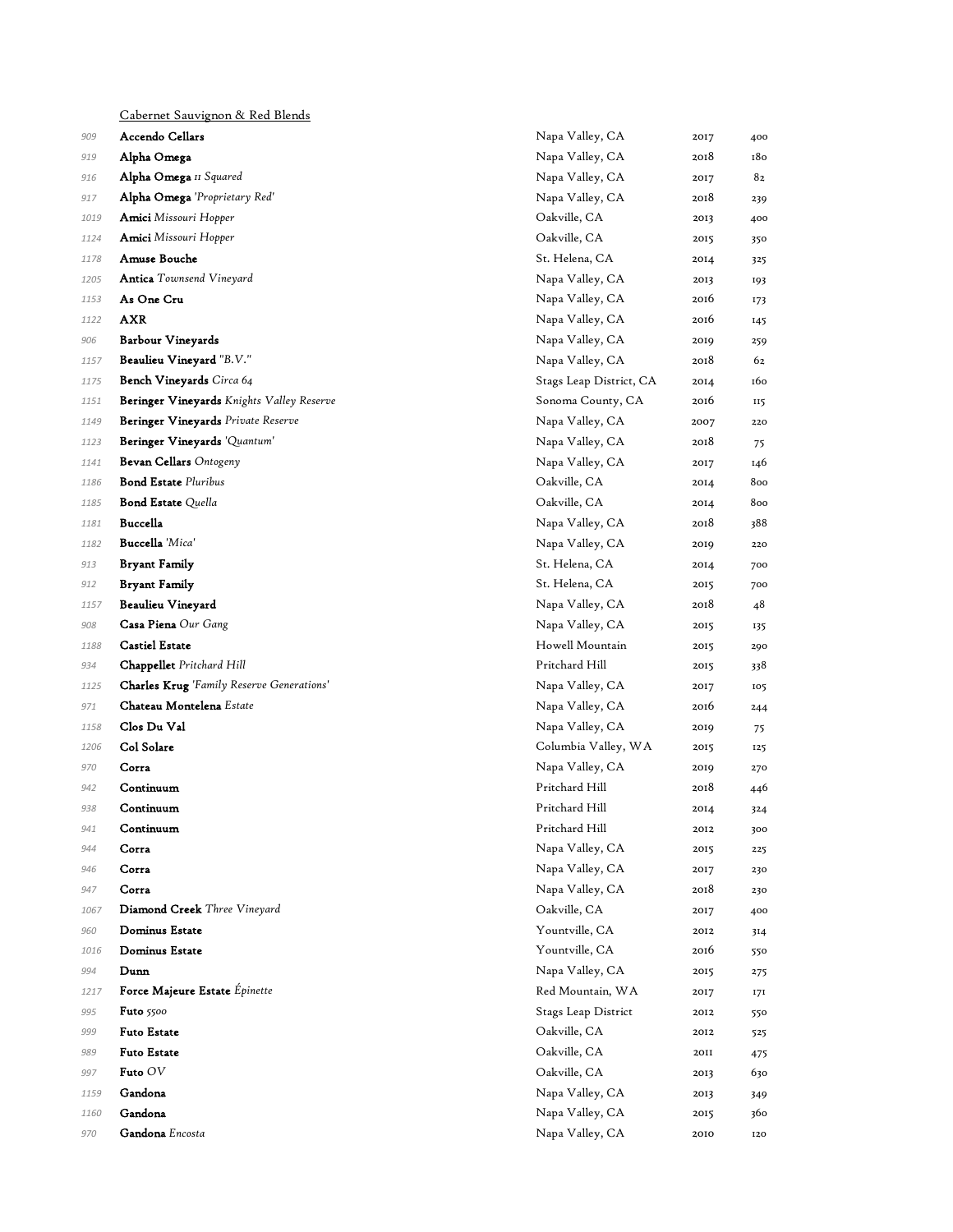| 1005 | <b>Gargiulo Vineyards</b> G Major Seven Study | Oakville, CA             | 2018        | 281  |
|------|-----------------------------------------------|--------------------------|-------------|------|
| 1006 | Gargiulo Vineyards Money Road Ranch           | Oakville, CA             | 2016        | 180  |
| 1007 | <b>Gargiulo Vineyards</b> Money Road Ranch    | Oakville, CA             | 2018        | 180  |
| 1216 | Hedges Family Wines C.M.S.                    | Columbia Valley, WA      | 2018        | 44   |
| 1076 | Heitz Cellar Martha's Vineyard                | Napa Valley, CA          | 2012        | 350  |
| 967  | <b>Hourglass</b> Blueline Estate              | Napa Valley, CA          | 2018        | 220  |
| 1227 | Immortal Estate 'Impassable Mountain'         | Sonoma County, CA        | 2015        | 495  |
| 1223 | Immortal Estate 'Slope'                       | Sonoma County, CA        | 2015        | 135  |
| 1169 | Inglenook Estate                              | Napa Valley, CA          | 2016        | 125  |
| 1130 | Inglenook Estate Rubicon                      | Napa Valley, CA          | 2017        | 270  |
| 1042 | Jones Family                                  | Calistoga, CA            | 2003        | 230  |
| 1154 | <b>Julien Fayard</b> Reserve                  | Napa Valley, CA          | 2018        | 142  |
| 930  | Keenan                                        | Napa Valley, CA          | 2010        | 150  |
| 956  | Klipsun                                       | Red Mountain, WA         | 2016        | 260  |
| 1041 | <b>Lail</b> J Daniel Cuvée                    | Napa Valley, CA          | <b>20II</b> | 243  |
| 965  | Lokoya Howell Mountain                        | Napa Valley, CA          | 2015        | 550  |
| 1066 | Michael Mondavi M                             | Atlas Peak, CA           | 2013        | 275  |
| 1068 | Michael Mondavi M                             | Napa Valley, CA          | 2007        | 238  |
| 1033 | <b>Misc. Wines</b> Atlas Peak                 | Napa Valley, CA          | 2016        | 191  |
| 910  | M. Etain by Scarecrow                         | Napa Valley, CA          | 2019        | 405  |
| 1017 | Neyers Vineyard AME                           | Napa Valley, CA          | 2016        | 143  |
| 1018 | <b>Neyers Vineyard</b> Neyers Ranch           | Napa Valley, CA          | 2016        | 131  |
| 907  | Odette Estate                                 | Napa Valley, CA          | 2018        | 263  |
| 962  | Opus One                                      | Napa Valley, CA          | 2017        | 575  |
| 969  | Opus One                                      | Napa Valley, CA          | 2012        | 675  |
| 1010 | Paul Hobbs                                    | Napa Valley, CA          | 2018        | 180  |
| 1091 | Perfect Season                                | Knights Valley, CA       | 2016        | 210  |
| 1094 | Peter Michael Les Pavots                      | Knight's Valley, CA      | 2015        | 338  |
| 1088 | <b>Pheasant Ridge</b>                         | High Plains, TX          | 1987        | 160  |
| 1180 | Pride Mountain Vineyards                      | Sonoma County, CA        | 2018        | 133  |
| 1176 | Pride Mountain Vineyards Reserve              | Sonoma County, CA        | 2017        | 270  |
| 1179 | Pride Mountain Vineyards Reserve              | Sonoma County, CA        | 2018        | 259  |
| 1150 | Quintessa                                     | Napa Valley, CA          | 2018        | 281  |
| 915  | Ridge Vineyards Monte Bello                   | Santa Cruz Mountains, CA | 2008        | 583  |
| 914  | Ridge Vineyards Monte Bello                   | Santa Cruz Mountains, CA | 2011        | 551  |
| 918  | Ridge Vineyards Monte Bello                   | Santa Cruz Mountains, CA | 2014        | 300  |
| 1110 | <b>Rivers-Marie</b>                           | Calistoga, CA            | 2012        | 250  |
| 988  | Robert Foley Vineyards Claret                 | Napa Valley, CA          | 2010        | 250  |
| 982  | Robert Foley Vineyards Claret                 | Napa Valley, CA          | 2016        | 214  |
| 986  | Robert Foley Vineyards Howell Mountain        | Napa Valley, CA          | 2012        | 337  |
| 987  | Robert Foley Vineyards Howell Mountain        | Napa Valley, CA          | 2016        | 337  |
| 1012 | Robert Foley Vineyards 'Niedeldieke'          | Napa Valley, CA          | 2018        | 214  |
| 1128 | Roy Estate Propietary Red                     | Napa Valley, CA          | 2014        | 265  |
| 1197 | Scarecrow                                     | Napa Valley, CA          | 2019        | 1013 |
| 1152 | Seven Stones                                  | Napa Valley, CA          | 2016        | 370  |
| 1161 | <b>Seven Stones</b>                           | Napa Valley, CA          | 2015        | 400  |
| 1011 | <b>Shafer</b> Hillside Select                 | Stags Leap District, CA  | 2017        | 512  |
| 1156 | Shafer Vineyards TD-9                         | Napa Valley, CA          | 2018        | 108  |
| 963  | <b>Silver Ghost</b>                           | Napa Valley, CA          | 2018        | 65   |
| 1213 | Staglin Family Vineyard 'Salus' Estate        | Napa Valley, CA          | 2016        | 162  |
| 1215 | <b>Staglin Family Vineyard Estate</b>         | Napa Valley, CA          | 2016        | 400  |
| 1131 | Switchback Ridge Peterson Family Vineyard     | Napa Valley, CA          | 2017        | 151  |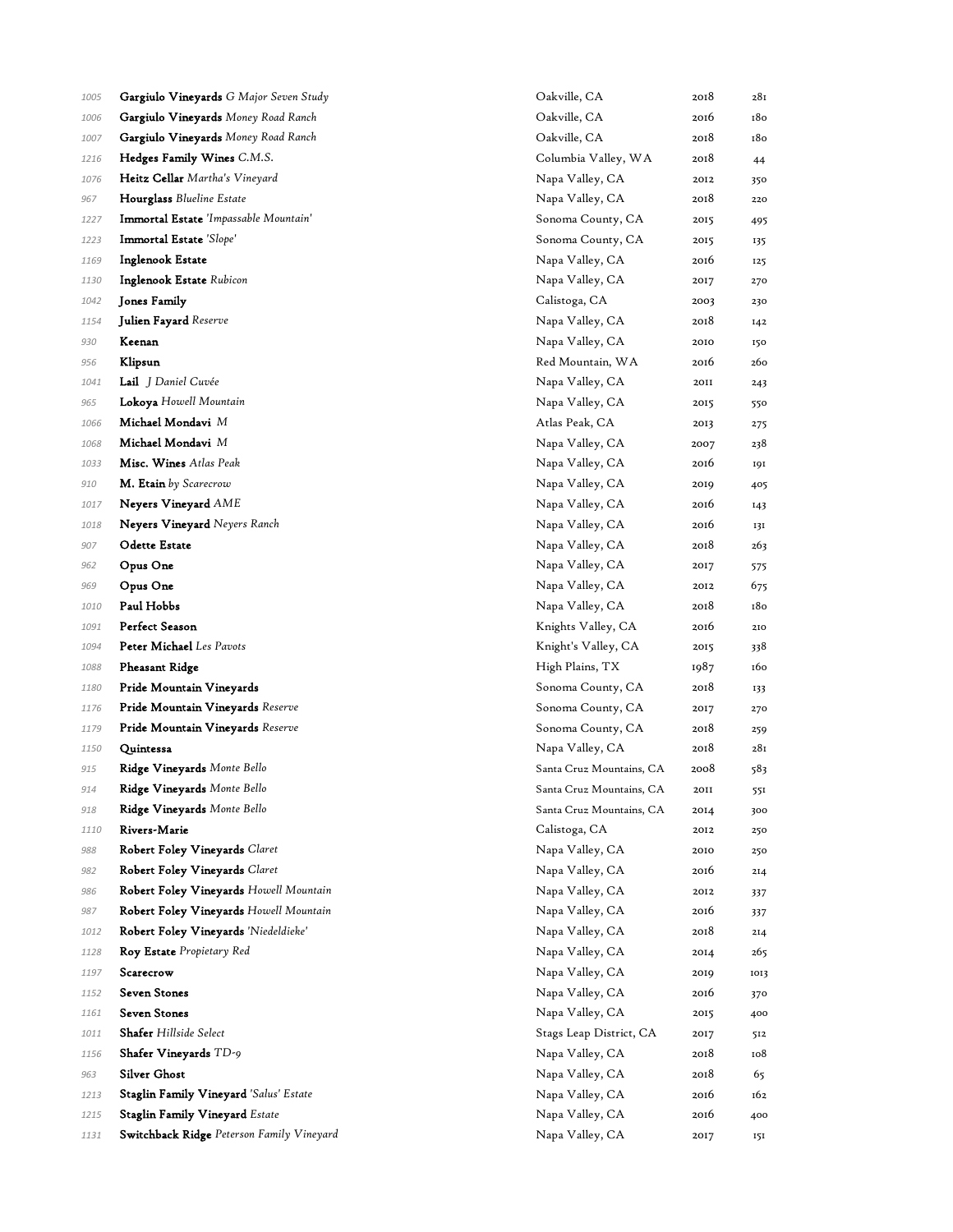| 973  | Terra Valentine Wurtele Vineyard                | Napa Valley, CA      | 2014 | 128 |
|------|-------------------------------------------------|----------------------|------|-----|
| 1184 | The Vineyardist                                 | Diamond Mountain, CA | 2009 | 255 |
| 1121 | <b>Theorize</b> The Unfiltered Collection       | Napa Valley, CA      | 2018 | 83  |
| 1114 | <b>TOR</b> Tierra Roja Vineyard                 | Oakville, CA         | 2014 | 275 |
| 1194 | <b>Tusk Estates</b>                             | Napa Valley, CA      | 2016 | 897 |
| 1195 | <b>Tusk Estates</b>                             | Napa Valley, CA      | 2017 | 824 |
| 1198 | <b>Tusk Estates</b>                             | Napa Valley, CA      | 2018 | 912 |
| 1196 | <b>Tusk Estates</b> L'Orange                    | Napa Valley, CA      | 2016 | 820 |
| 1202 | Verite La Joie                                  | Knights Valley, CA   | 1998 | 490 |
| 1203 | Verite La Desire                                | Knights Valley, CA   | 2009 | 522 |
| 1031 | Vineyard 29 29 Estate                           | Napa Valley, CA      | 2014 | 275 |
| 1119 | <b>Zeitgeist Cellars</b> Sleeping Lady Vineyard | Yountville, CA       | 2015 | 240 |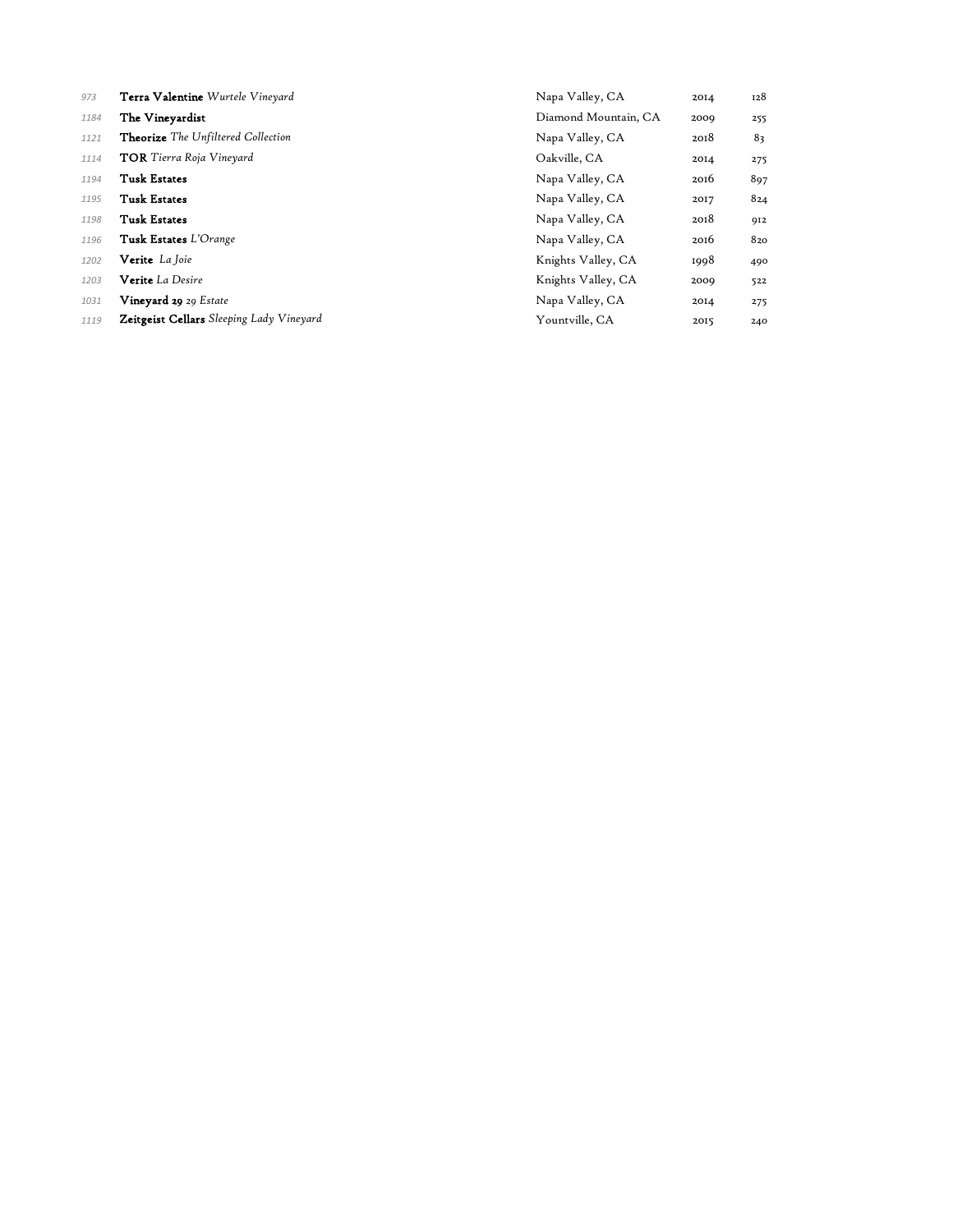|      | Rhone Style Blends                 |                   |      |     |
|------|------------------------------------|-------------------|------|-----|
| 866  | <b>Andremily EABA</b>              | Santa Barbara, CA | 2018 | 175 |
| 1155 | Behrens Family Winery Sainte Fumee | Napa Valley, CA   | 2017 | 138 |
| 1218 | Force Majeure Estate Parvata       | Red Mountain, WA  | 2017 | 135 |
| 1140 | <b>Saxum</b> G2 Vineyard           | Paso Robles, CA   | 2014 | 250 |
| 1139 | <b>Saxum</b> Bone Rock             | Paso Robles, CA   | 2016 | 300 |
| 1147 | <b>Saxum</b> G2 Vineyard           | Paso Robles, CA   | 2016 | 273 |
| 1138 | <b>Saxum</b> Heart Stone           | Paso Robles, CA   | 2014 | 263 |
| 1142 | <b>Saxum</b> Terry Hoage Vineyard  | Paso Robles, CA   | 2016 | 273 |
| 1134 | <b>Saxum</b> Broken Stones         | Paso Robles, CA   | 2017 | 270 |
| 1143 | <b>Saxum</b> Terry Hoage Vineyard  | Paso Robles, CA   | 2017 | 270 |
| 1144 | <b>Saxum</b> The Hexe              | Paso Robles, CA   | 2016 | 385 |

#### Other American Reds

| 871  | Andremily                                   | Mourvedre      | Santa Barbara, CA     | 2015 | 195 |
|------|---------------------------------------------|----------------|-----------------------|------|-----|
| 868  | Andremily                                   | Mourvedre      | Santa Barbara, CA     | 2016 | 195 |
| 869  | Andremily                                   | Mourvedre      | Santa Barbara, CA     | 2017 | 198 |
| 870  | Andremily                                   | Mourvedre      | Santa Barbara, CA     | 2018 | 198 |
| 872  | Andremily                                   | Mourvedre      | Santa Barbara, CA     | 2019 | 214 |
| 1224 | <b>B. Leighton</b> Olsen Brothers Vineyard  | Petit Verdot   | Yakima Valley, WA     | 2017 | 92  |
| 890  | <b>Booker</b>                               | Tempranillo    | Paso Robles, CA       | 2013 | 210 |
| 806  | Cayuse God Only Knows                       | Grenache       | Walla Walla, WA       | 2015 | 225 |
| 1222 | Habit Wine Company Coquelicot Vineyard      | Cabernet Franc | Santa Ynez Valley, CA | 2019 | 75  |
| 1226 | La Jota Vineyard Co. Howell Mountain Estate | Cabernet Franc | Napa Valley, CA       | 2018 | 169 |
| 1207 | <b>Outpost</b> Howell Mountain              | Zinfandel      | Napa Valley, CA       | 2018 | 126 |
| 1221 | Outward Wines Shell Creek Vineyard          | Valdiguie      | Paso Robles, CA       | 2021 | 75  |
| 888  | Piedrasassi Harrison Clarke Vineyard        | Mourvedre      | Ballard Canyon, CA    | 2017 | 70  |
| 1212 | Ridge Vineyards Lytton Springs              | Zinfandel      | Sonoma County, CA     | 2019 | 97  |
| 1208 | Ridge Vineyards 'Three Valleys'             | Zinfandel      | Sonoma County, CA     | 2019 | 55  |
| 1220 | Robert Foley Vineyards                      | Charbono       | Napa Valley, CA       | 2017 | 90  |
| 796  | Sine Qua Non Distenta 1                     | Grenache       | Central Coast, CA     | 2019 | 428 |
| 809  | Sine Qua Non Shakti                         | Grenache       | Central Coast, CA     | 2014 | 400 |
| 804  | Sine Qua Non The Gorgeous Victim            | Grenache       | Central Coast, CA     | 2014 | 425 |
| 887  | Sine Qua Non Pajarito Del Amor              | Grenache       | Central Coast, CA     | 2016 | 600 |
| 815  | Sine Qua Non Dirt Vernacular                | Grenache       | Central Coast, CA     | 2016 | 425 |
| 1219 | Switchback Ridge Peterson Family Vineyard   | Petite Sirah   | Napa Valley, CA       | 2018 | II3 |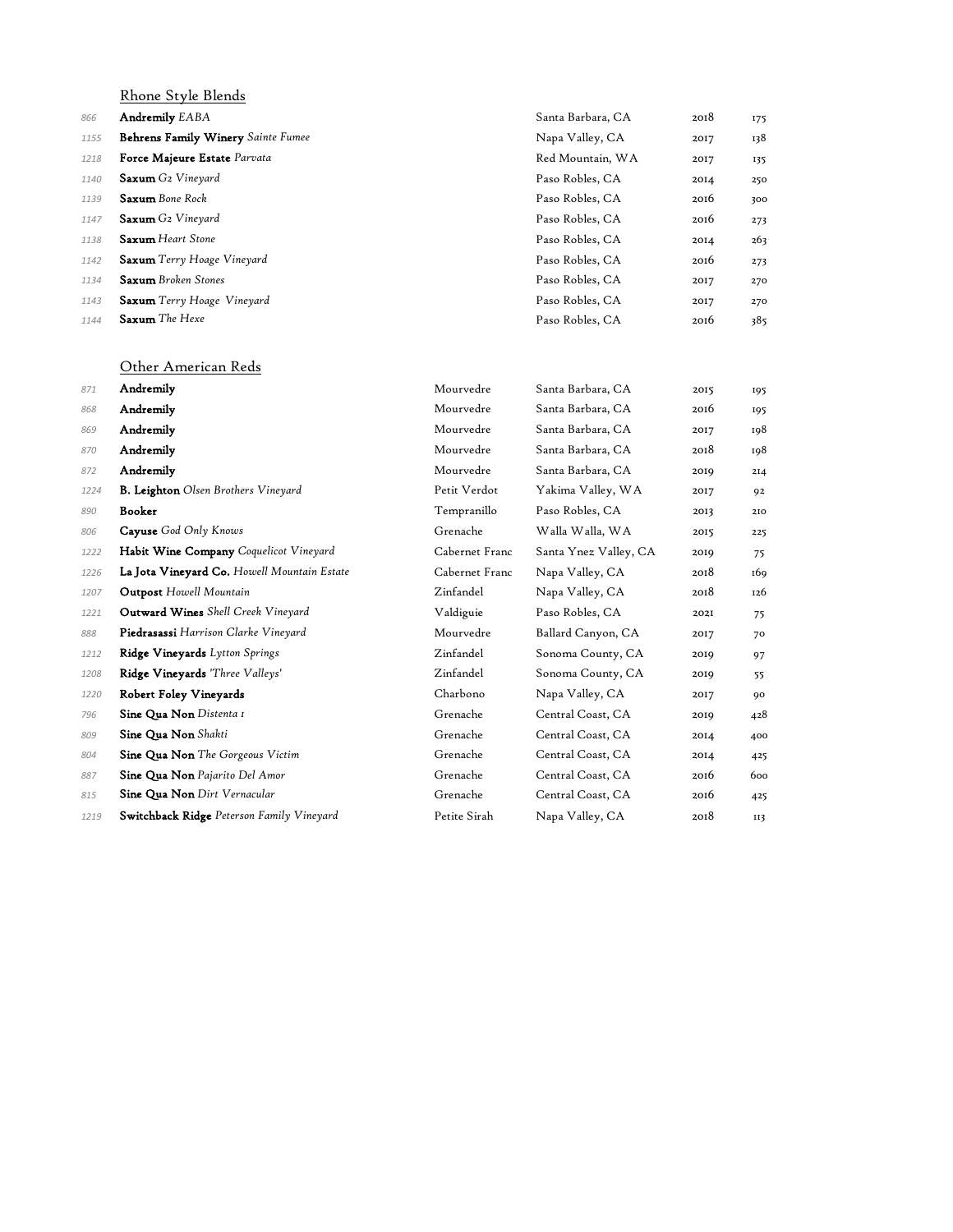# Imported Reds

### Australia

| 1408 | Giaconda Warner Vineyard                | Shiraz                                    | Victoria       | 2010 | 140 |
|------|-----------------------------------------|-------------------------------------------|----------------|------|-----|
| 1402 | <b>Elderton</b> Ashmead Single Vineyard | Cabernet Sauvignon Barossa Valley         |                | 2014 | 102 |
| 1401 | Langmeil The Freedom 1843               | Shiraz                                    | Barossa Valley | 2014 | IIO |
| 1410 | Mac Forbes Coldstream                   | Pinot Noir                                | Yarra Valley   | 2017 | IIO |
| 1475 | Penfolds Bin 389                        | Cabernet Sauvignon/Shiraz South Australia |                | 2019 | 139 |
| 1471 | <b>Penfolds</b> "Grange" Bin 95         | Shiraz                                    | Barossa Valley | 2006 | 735 |
| 1473 | Penfolds "Grange" Bin 95                | Shiraz                                    | Barossa Valley | 2010 | 750 |
| 1472 | <b>Penfolds</b> "Grange" Bin 95         | Shiraz                                    | Barossa Valley | 2012 | 750 |
| 1409 | The Vinden Headcase                     | Shiraz Nouveau                            | Hunter Valley  | 202I | 70  |

France: Bordeaux

| 1594 | Château Bellefont Belcier Grand Cru                       | Saint-Emilion     | 2017 | 108        |
|------|-----------------------------------------------------------|-------------------|------|------------|
| 1550 | Château Caronne Ste. Gemme                                | Haut-Medoc        | 2018 | 52         |
| 1609 | Château Ducru Beaucaillou 2nd Growth                      | Saint-Julien      | 2003 | 478        |
| 1610 | Château Ducru Beaucaillou 2nd Growth                      | Saint-Julien      | 2010 | 575        |
| 1592 | Château Ducru Beaucaillou 2nd Growth                      | Saint-Julien      | 2014 | 325        |
| 1507 | Château Ducru Beaucaillou 2nd Growth Grand Cru            | Saint-Julien      | 2015 | 325        |
| 1611 | Château Ducru Beaucaillou 2nd Growth                      | Saint-Julien      | 2016 | 454        |
| 1510 | Château Ducru Beaucaillou 2nd Growth                      | Saint-Julien      | 1989 | 550        |
| 1599 | Château George 7                                          | Fronsac           | 2018 | 90         |
| 1545 | Château Haut-Beauséjour                                   | Saint-Estèphe     | 2016 | 52         |
| 1552 | Château La Mission Haut-Brion                             | Pessac-Leognan    | 2014 | 429        |
| 1551 | Château Laforge Grand Cru                                 | Saint-Emilion     | 2015 | 120        |
| 1559 | Château Le Puy 'Emilien'                                  | Cotes de Bordeaux | 2016 | <b>IIO</b> |
| 1535 | Château Meyney                                            | Saint-Estèphe     | 2014 | 70         |
| 1546 | Château Palmer                                            | Margaux           | 2017 | 538        |
| 1613 | Château Picque Caillou Grand Vin de Graves                | Pessac-Leognan    | 2018 | 73         |
| 1554 | Chateau Pichon-Longueville au Baron de Pichon-Longueville | Pauillac          | 2018 | 364        |
| 1506 | Château Pontet-Canet                                      | Pauillac          | 2012 | 198        |
| 1508 | Château Pontet-Canet                                      | Pauillac          | 2015 | 266        |
| 1560 | <b>Lassegue</b> Grand Cru                                 | Saint-Émilion     | 2012 | 120        |
| 1600 | Le Dôme Grand Cru                                         | Saint-Émilion     | 2008 | 300        |
| 1531 | Le Dôme Grand Cru                                         | Saint-Émilion     | 2013 | 210        |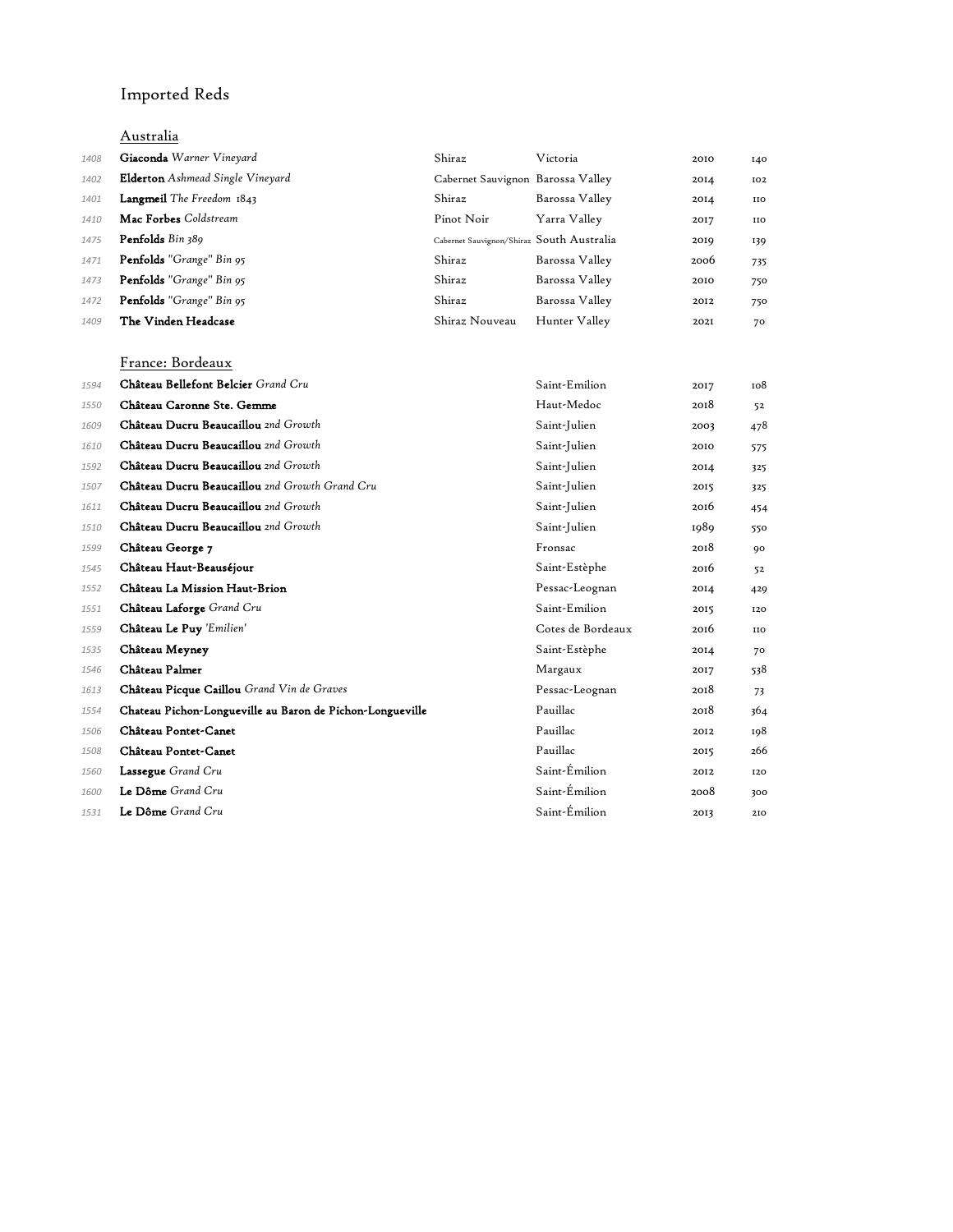#### France: Burgundy

| 1511 | <b>Albert Bichot</b> Domaine du Pavillon Clos de Marchaudes | Aloxe-Corton          | 2015 | 218 |
|------|-------------------------------------------------------------|-----------------------|------|-----|
| 1563 | <b>Bernard Moreau</b> Bourgogne                             | Burgundy              | 2019 | 48  |
| 1561 | Clos de Tart Grand Cru Monopole                             | Morey-Saint-Denis     | 2016 | 976 |
| 1512 | Domaine Aurelien Verdet Vieilles Vignes                     | Vosne-Romanee         | 2017 | 257 |
| 1620 | Domaine Bruno Clair                                         | Marsannay             | 2018 | 95  |
| 1573 | Domaine du Château De Meursault                             | Savigny-Les-Beaune    | 2016 | 75  |
| 1622 | Domaine Georges Noellat                                     | Cote de Nuits-Village | 2018 | 126 |
| 1585 | Domaine Heresztyn-Mazzini La Perriere Premier Cru           | Gevrey-Chambertin     | 2018 | 249 |
| 1574 | Domaine Huguenot Pere & Fils Petits Crais                   | Fixin                 | 2014 | 54  |
| 1575 | Domaine Huguenot Pere & Fils Champs-Perdrix                 | Marsannay             | 2014 | 75  |
| 1591 | Domaine Jean-Claude Ramonet "Clos Saint-Jean" Premier Cru   | Chassagne-Montrachet  | 2018 | 201 |
| 1624 | Domaine Lignier-Michelot Vieilles Vignes                    | Morey-Saint-Denis     | 2018 | 148 |
| 1527 | <b>Domaine Paul Pernot</b> Clos du Dessus des Marconnets    | Cote de Beaune        | 2020 | 90  |
| 1528 | <b>Domaine Paul Pernot</b> Carelle Sous La Chapelle 1er Cru | Volnav                | 2020 | 127 |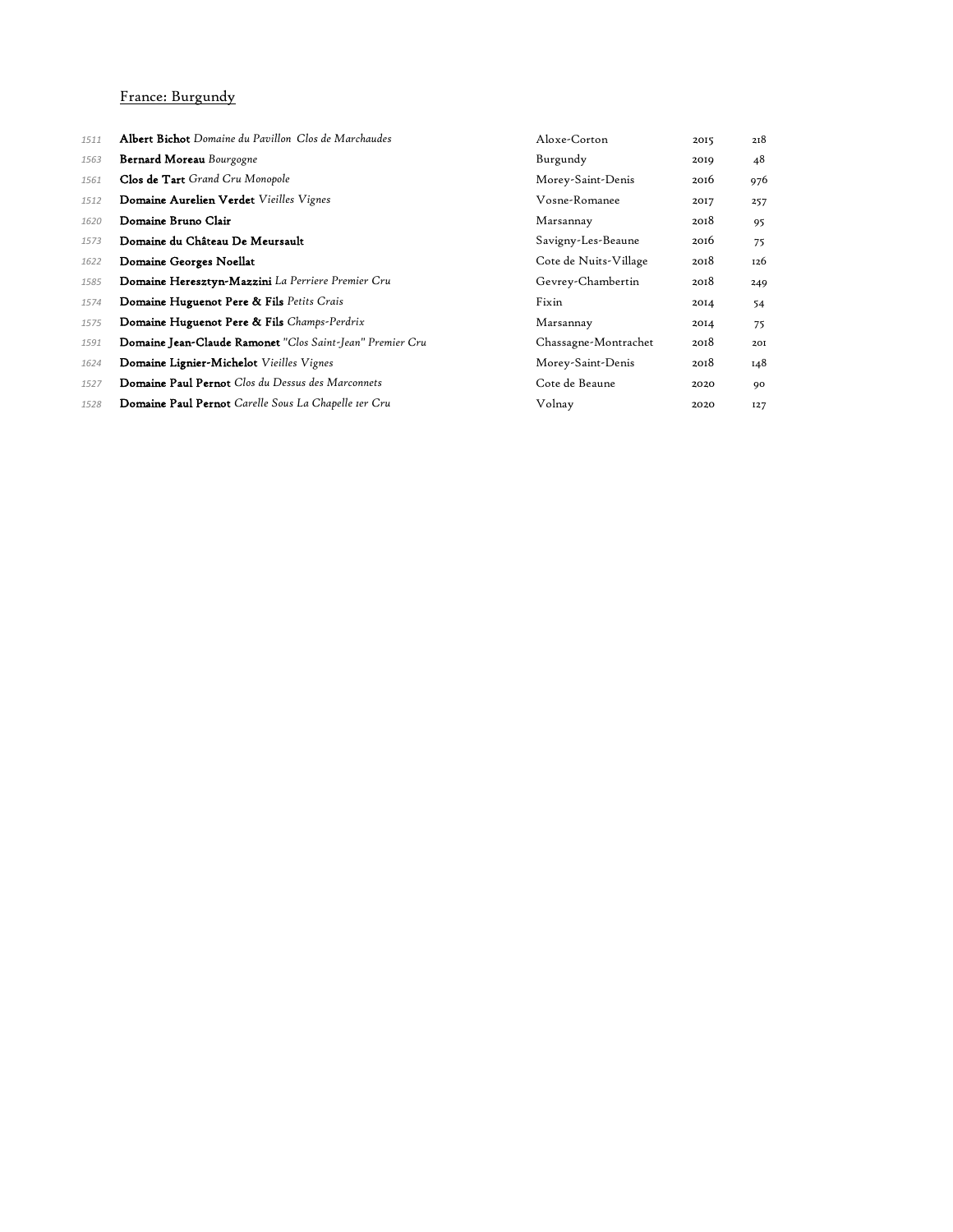|      | France: Other Reds                       |             |                     |      |     |
|------|------------------------------------------|-------------|---------------------|------|-----|
| 1603 | Château Massiac                          | Minervois   | Languedoc           | 2016 | 39  |
| 1605 | Chateau Gautoul                          | Malbec      | Cahors              | 2010 | 37  |
| 1503 | Cote de Brouilly                         | Gamay       | Beaujolais          | 2020 | 56  |
| 1556 | Domaine Aléofane                         | Syrah       | Crozes-Hermitage    | 2018 | 80  |
| 1555 | Domaine Courbis 'Au Beau Sejour'         | Syrah       | Crozes-Hermitage    | 2017 | 63  |
| 1505 | Domaine Des Bosquets Gigondas            | Rhone Blend | Rhone Valley        | 2018 | 75  |
| 1513 | Domaine Franck Balthazar                 | Rhone Blend | Cote du Rhone       | 2018 | 60  |
| 1553 | Domaine Marc Sorrel Hermitage            | Syrah       | Rhone Valley        | 2014 | 192 |
| 1601 | Domaine Marc Sorrel Le Greal             | Rhone Blend | Rhone Valley        | 2014 | 240 |
| 1572 | Domaine Paul Autard                      | Rhone Blend | Châteauneuf-du-Pape | 2018 | 70  |
| 1576 | Domaine Paul Autard La Côte Ronde        | Rhone Blend | Châteauneuf-du-Pape | 2016 | 93  |
| 1564 | Domaine Pierre Usseglio Reserve Des Deux | Rhone Blend | Châteauneuf-du-Pape | 2010 | 295 |
| 1562 | Domaine Rene Rostaing 'Ampodium'         | Syrah       | Côte-Rôtie          | 2019 | 146 |
| 1526 | E. Guigal                                | Syrah       | Saint-Joseph        | 2016 | 84  |
| 1515 | Etienne Becheras 'Tour Joviac'           | Syrah       | Saint-Joseph        | 2016 | 80  |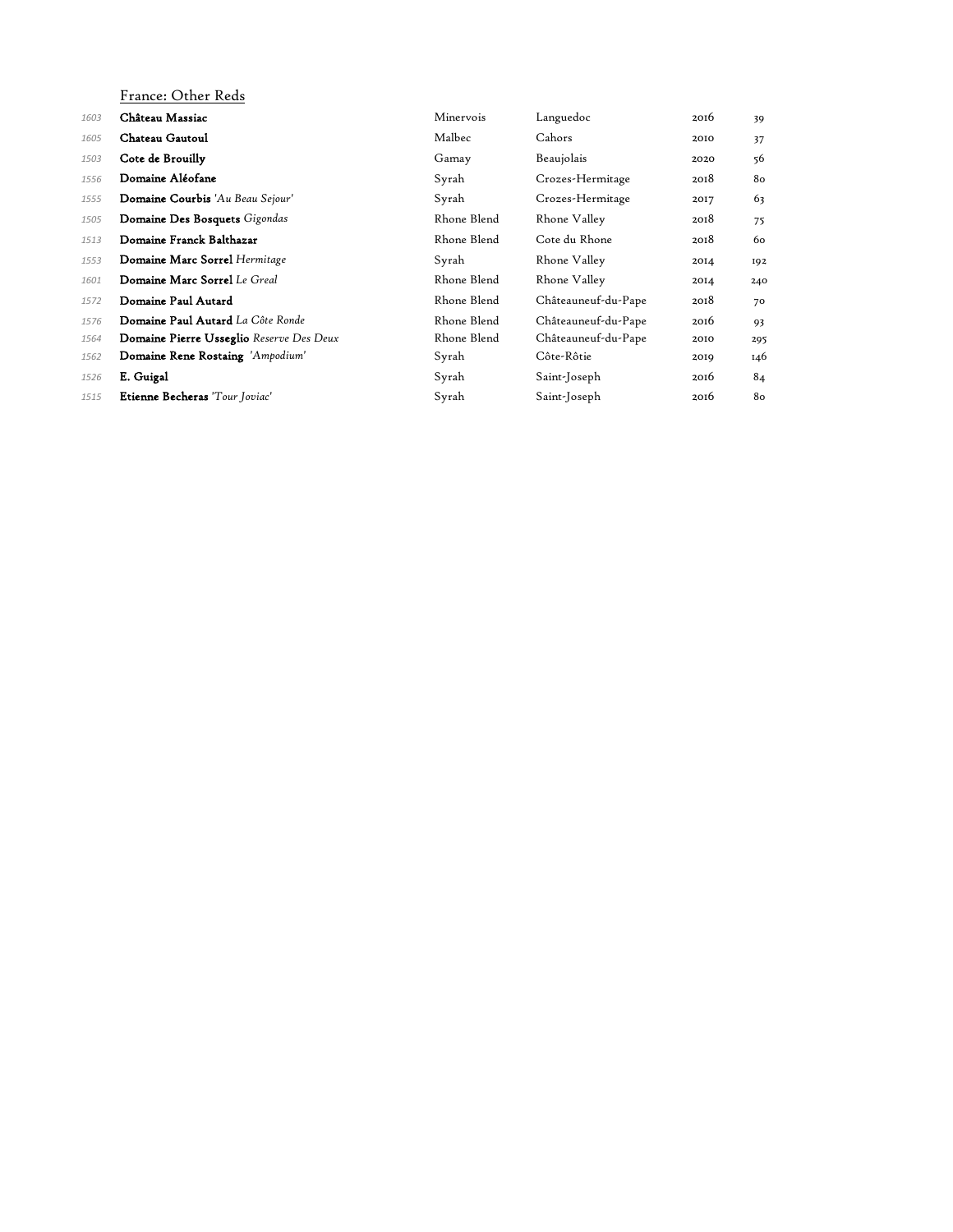Italy: Piedmont

| 2080 | <b>Bruno Giacosa</b> Barbaresco Asili               | Nebbiolo | Barbaresco | 2012 | 270        |
|------|-----------------------------------------------------|----------|------------|------|------------|
| 2030 | <b>Bartolo Mascarello</b> Dolcetto d'Alba           | Dolcetto | Dolcetto   | 2020 | 75         |
| 2084 | Cantina Del Pino Barbera D'Alba Superiore           | Barbera  | Piedmont   | 2018 | 50         |
| 2003 | Ceretto Barolo DOCG                                 | Nebbiolo | Piedmont   | 2016 | <b>IIO</b> |
| 2083 | Gaudio Bricco Mondalino 'Il Bergantino' d'Asti DOCG | Barbera  | Piedmont   | 2015 | 78         |
| 2002 | Marcarini Brunate                                   | Nebbiolo | Piedmont   | 2015 | 13I        |
| 2022 | Paolo Scavino Bricco Ambrogio                       | Nebbiolo | Piedmont   | 2016 | 102        |
| 2001 | Reversanti Barolo DOCG                              | Nebbiolo | Piedmont   | 2013 | 75         |
| 2074 | Virna Borgogno Barolo DOCG Cannubi                  | Nebbiolo | Piedmont   | 2016 | 144        |
| 2073 | Virna Borgogno Barolo DOCG Noi                      | Nebbiolo | Piedmont   | 2016 | 90         |
| 2072 | Virna Borgogno Barolo DOCG Sarmassa                 | Nebbiolo | Piedmont   | 2016 | 144        |

### Italy: Tuscany

| 2032 | Altestino Montisoli                                 | Brunello di Montalcino | 2013 | 185             |
|------|-----------------------------------------------------|------------------------|------|-----------------|
| 2088 | Arcanum Toscana IGT                                 | Tuscany                | 2016 | 125             |
| 2007 | <b>Casa Emma</b> Vignalparco Riserva                | Chianti                | 2016 | 68              |
| 2028 | La Rasina                                           | Rosso di Montalcino    | 2018 | 60              |
| 2005 | <b>Lornano</b> Gran Selezione DOCG                  | Chianti                | 2015 | 68              |
| 2012 | Marchesi Antinori 'Guado Al Tasso'                  | Bolgheri               | 2017 | 2I <sub>4</sub> |
| 2008 | Montevertine 'Pian del Ciampolo' Toscana IGT        | Tuscany                | 2019 | 73              |
| 2009 | Montevertine Toscana IGT                            | Tuscany                | 2018 | I44             |
| 2011 | Montevertine 'Le Pergole Torte' Toscana IGT         | Tuscany                | 2018 | 312             |
| 2014 | Ornellaia 'La Grazia'                               | Bolgheri               | 2018 | 375             |
| 2029 | Poggio al Tesoro 'Sondraia' Bolgheri Superiore      | Tuscany                | 2017 | 125             |
| 2026 | <b>Tenuta Col d'Orcia</b> Poggio al Vento Riserva   | Brunello di Montalcino | 2012 | 180             |
| 2089 | Tenuta dell'Ornellaia Ornellaia                     | Tuscany                | 2014 | 270             |
| 2016 | <b>Tenuta Il Poggione</b> Reserva "Vigna Paganelli" | Brunello di Montalcino | 2012 | 195             |
| 2006 | <b>Tenuta San Guido</b> Sassicaia                   | Bolgheri               | 2016 | 420             |

### Italy: Other

| 2092 | Allegrini Amarone della Valpolicella Classico DOCG | Valpolicella Blend Veneto |                | 2017             | 115 |
|------|----------------------------------------------------|---------------------------|----------------|------------------|-----|
| 2071 | <b>Tenuta Drei Dona</b> Graf Noir                  | Red Blend                 | Emilia-Romagna | 2005             | 198 |
| 2091 | <b>Umani Ronchi</b> 'Pelago'                       | Red Blend                 | Marche         | 20I <sub>4</sub> | 95  |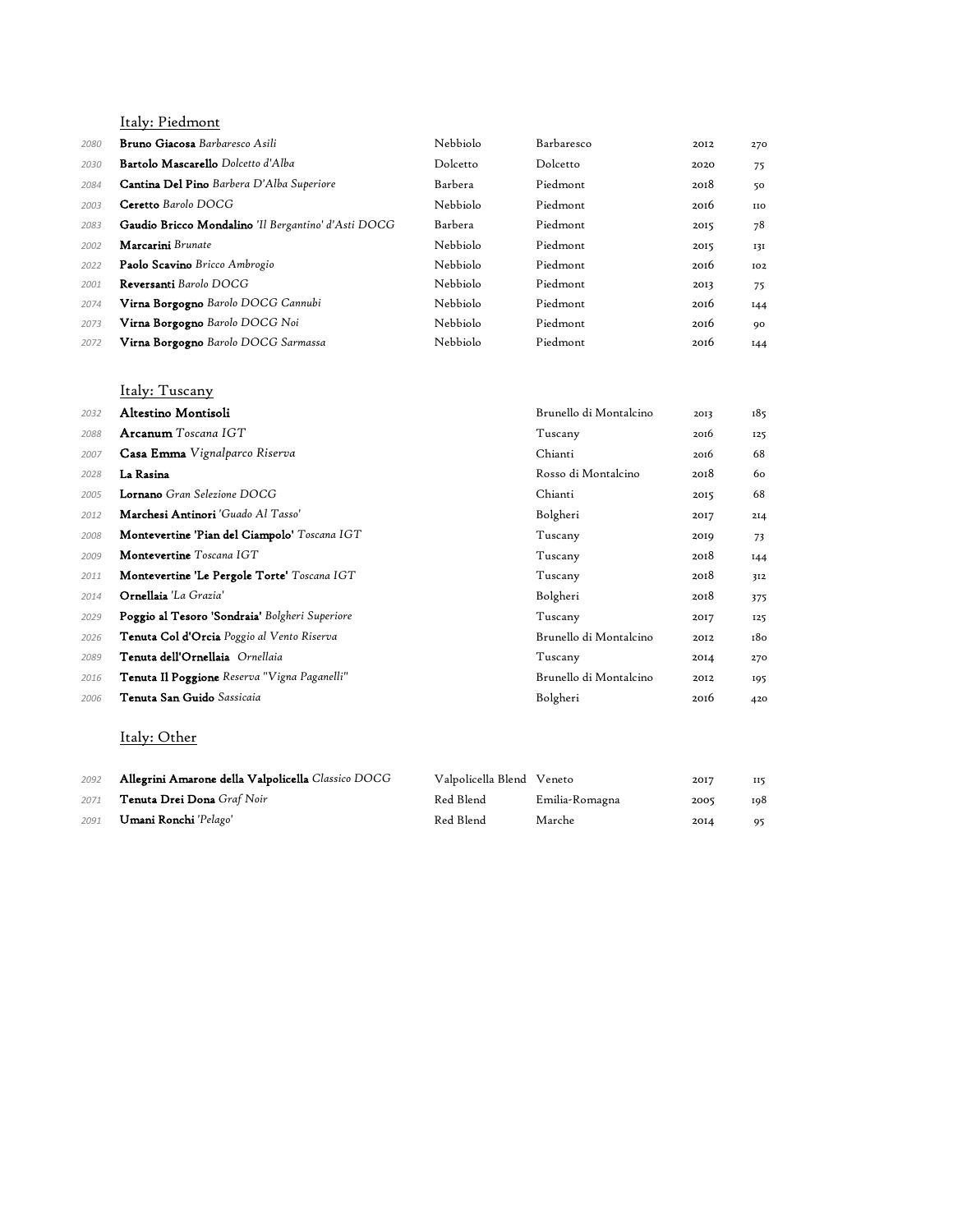Other Reds from Around the World

| 2093 | Azienda Agricola Arianna Occhipinti SP68 Sicilia Rosso IGT | Red Blend         | Sicily, Italy                           | 2020 | 70  |
|------|------------------------------------------------------------|-------------------|-----------------------------------------|------|-----|
| 2117 | Beronia III A.C. DOCa                                      | Tempranillo       | Rioja, Spain                            | 2015 | 127 |
| 2101 | Bodegas Vega Sicilia Tempos                                |                   | Cab/Temp. Blend Ribera del Duero, Spain | 2008 | 330 |
| 2107 | Bodegas Vega Sicilia Unico                                 |                   | Cab/Temp. Blend Ribera del Duero, Spain | 2007 | 600 |
| 2108 | Bodegas Vega Sicilia Unico                                 |                   | Cab/Temp. Blend Ribera del Duero, Spain | 2005 | 650 |
| 2146 | Clos Apalta 'Le Petit Clos'                                | Red Blend         | Colchagua, Chile                        | 2017 | 75  |
| 2147 | Garage Wine Co. Portezuelo Vineyard                        | Carignan          | Itata Valley, Chile                     | 2015 | 68  |
| 2116 | <b>Marques De Riscal</b> Baron de Chirel Reserva           | Tempranillo       | Rioja, Spain                            | 2010 | 131 |
| 2090 | Pietradolce 'Vigna Barbagalli'                             | Nerello Mascalese | Sicily, Italy                           | 2015 | 180 |
| 2115 | Pinea                                                      | Tempranillo       | Ribera del Duero, Spain                 | 2014 | 220 |
| 2148 | Pyramid Valley Vineyards 'Angel Flower'                    | Pinot Noir        | Canterbury, New Zealand                 | 2016 | 178 |
| 2111 | R. Lopez de Heredia Vina Tondonia Reserva DOCa             | Tempranillo       | Rioja, Spain                            | 2008 | 98  |
| 1700 | Salwey GG                                                  | Pinot Noir        | Henkenberg, Germain                     | 2013 | 140 |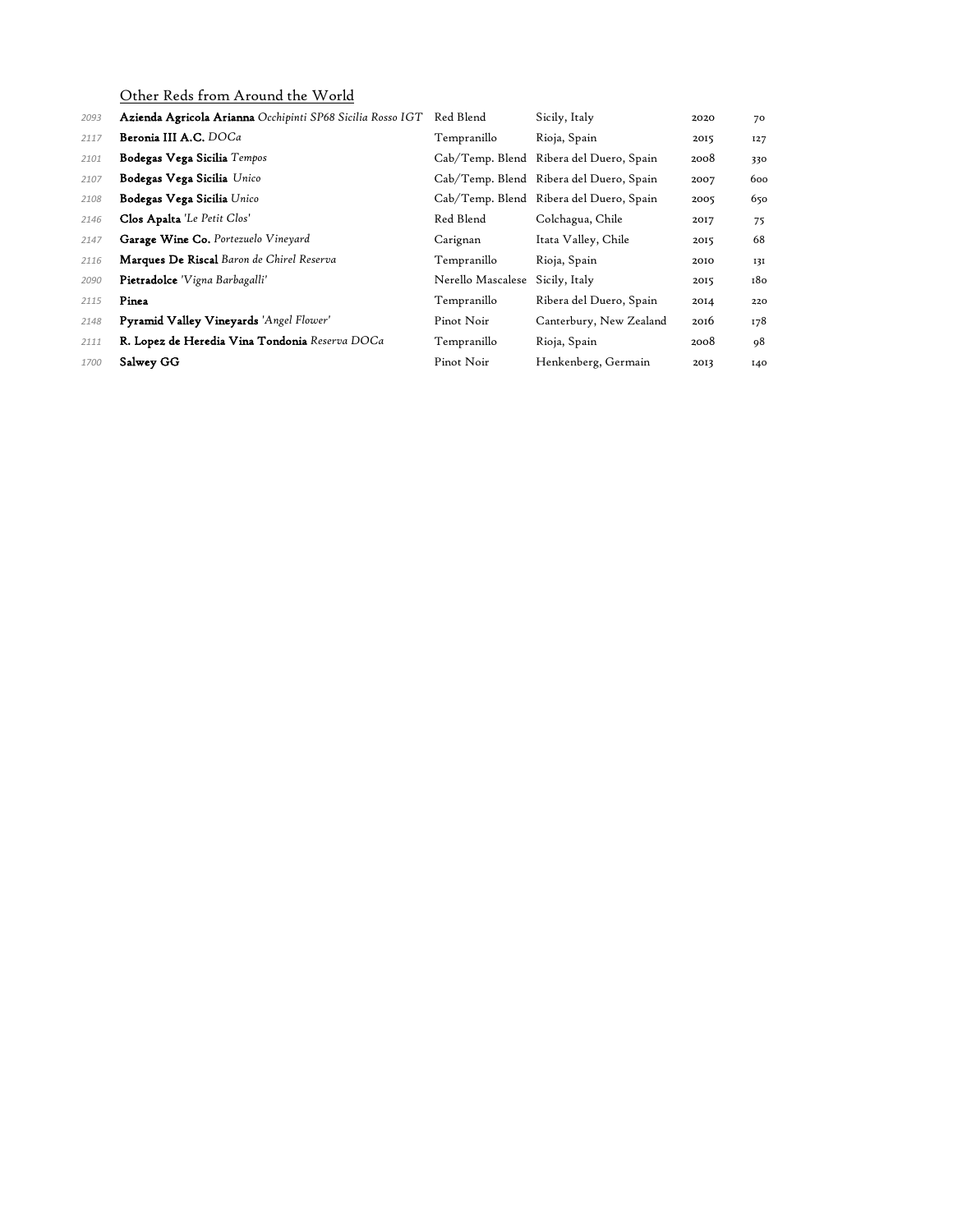#### Sweet & Fortified

| 4002 | <b>Chimney Rock</b> Late Harvest                            | Napa Valley, CA      | 2012      | <b>IIO</b> |
|------|-------------------------------------------------------------|----------------------|-----------|------------|
| 3012 | D'Oliveiras Maderia Bual                                    | Madeira, Portugal    | 1977      | 511        |
| 3013 | D'Oliveiras Maderia Verdhelo                                | Madeira, Portugal    | 1932      | 774        |
| 3003 | <b>Dow's</b> Late Bottled Vintage                           | Douro, Portugal      | 2016      | 60         |
| 3040 | <b>Fonseca</b> Porto                                        | Porto, Portugal      | 2016      | 152        |
| 3039 | <b>Morlet</b> Billet doux                                   | Alexander Valley, CA | 20II      | 137        |
| 3024 | Palmaz Vineyard Florencia                                   | Napa Valley, CA      | 2014      | I2I        |
| 3005 | Sandeman Quinta Do Seixo                                    | Porto, Portugal      | 2017      | 88         |
| 4022 | Taylor Fladgate Vintage Porto                               | Porto, Portugal      | 2016      | 220        |
| 3027 | The Rare Wine Co. Historic Series 'Charleston' Sercial      | Madeira, Portugal    | <b>NV</b> | 137        |
| 3028 | The Rare Wine Co. Historic Series 'Boston' Bual             | Madeira, Portugal    | <b>NV</b> | 137        |
| 3026 | <b>The Rare Wine Co. Historic Series</b> 'New York' Malmsey | Madeira, Portugal    | <b>NV</b> | 137        |